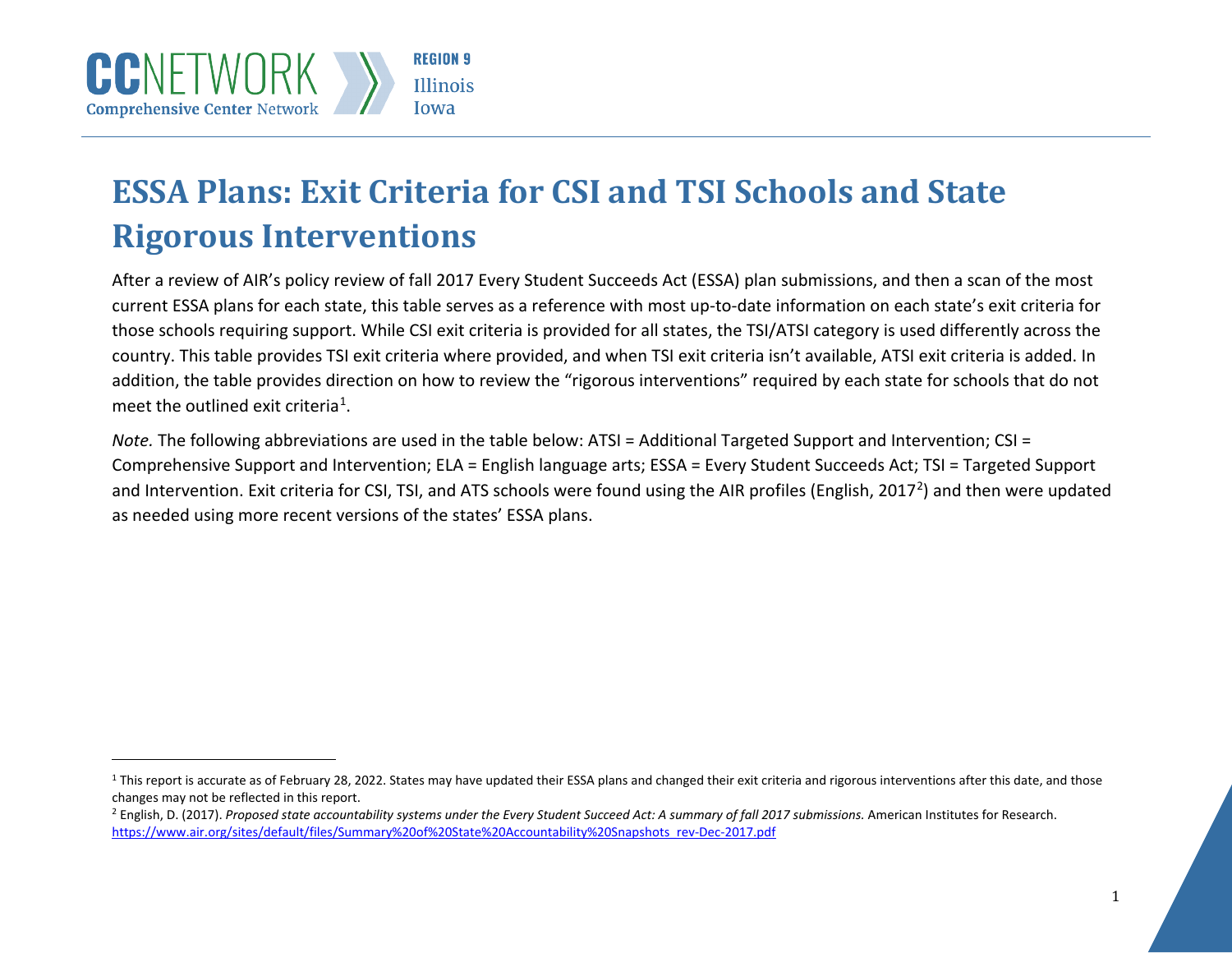| <b>State</b> | <b>Exit criteria from CSI status</b>                                                                                                                                                                                                                                                                                                                                                                                               | <b>Exit criteria from TSI status/ATSI</b><br>(Dependent on what criteria was available)                                                                                                                                                                                                                                                                                                                                                                                                                                              | <b>State's rigorous interventions</b><br>(If schools do not meet criteria) | <b>State ESSA plan</b>           |
|--------------|------------------------------------------------------------------------------------------------------------------------------------------------------------------------------------------------------------------------------------------------------------------------------------------------------------------------------------------------------------------------------------------------------------------------------------|--------------------------------------------------------------------------------------------------------------------------------------------------------------------------------------------------------------------------------------------------------------------------------------------------------------------------------------------------------------------------------------------------------------------------------------------------------------------------------------------------------------------------------------|----------------------------------------------------------------------------|----------------------------------|
| AL           | To exit identified status, schools must:<br>• perform above the bottom 5% of schools<br>receiving Title I, Part A funds and<br>• have sustained improvement for 2<br>consecutive years.                                                                                                                                                                                                                                            | A TSI school has the opportunity to exit status every<br>three years when the identification methodology is<br>used to identify a new cohort of schools. A school<br>may exit status if it:<br>no longer meets the eligibility criteria for<br>targeted support and<br>demonstrates improved student performance<br>compared with student performance at the<br>time of identification for the student subgroup<br>for which the school was identified as in need<br>of targeted support and improvement for 2<br>consecutive years. | Information can be found on<br>page 36 of Alabama's ESSA<br>plan.          | Alabama 2019<br><b>ESSA plan</b> |
| AK           | Schools must meet any of the following<br>criteria (after 3 years):<br>• No longer meet identification criteria (i.e.,<br>bottom 5% status<br>• Low graduation rate designated schools can<br>exit when the cohort rate exceeds the<br>66.6% requirement in the identification<br>year<br>Low subgroup performance designated<br>$\bullet$<br>schools can exit CSI status if the school does<br>not meet the TSI entrance criteria | Schools must meet any of the following criteria<br>(after 3 years):<br>• No longer meets TSI identification criteria in an<br>identification year)<br>Accountability index value of the subgroup has<br>improved from the index value achieved in the<br>identification year.                                                                                                                                                                                                                                                        | Information can be found on<br>page 33 of their ESSA plan.                 | Alaska 2019<br><b>ESSA plan</b>  |

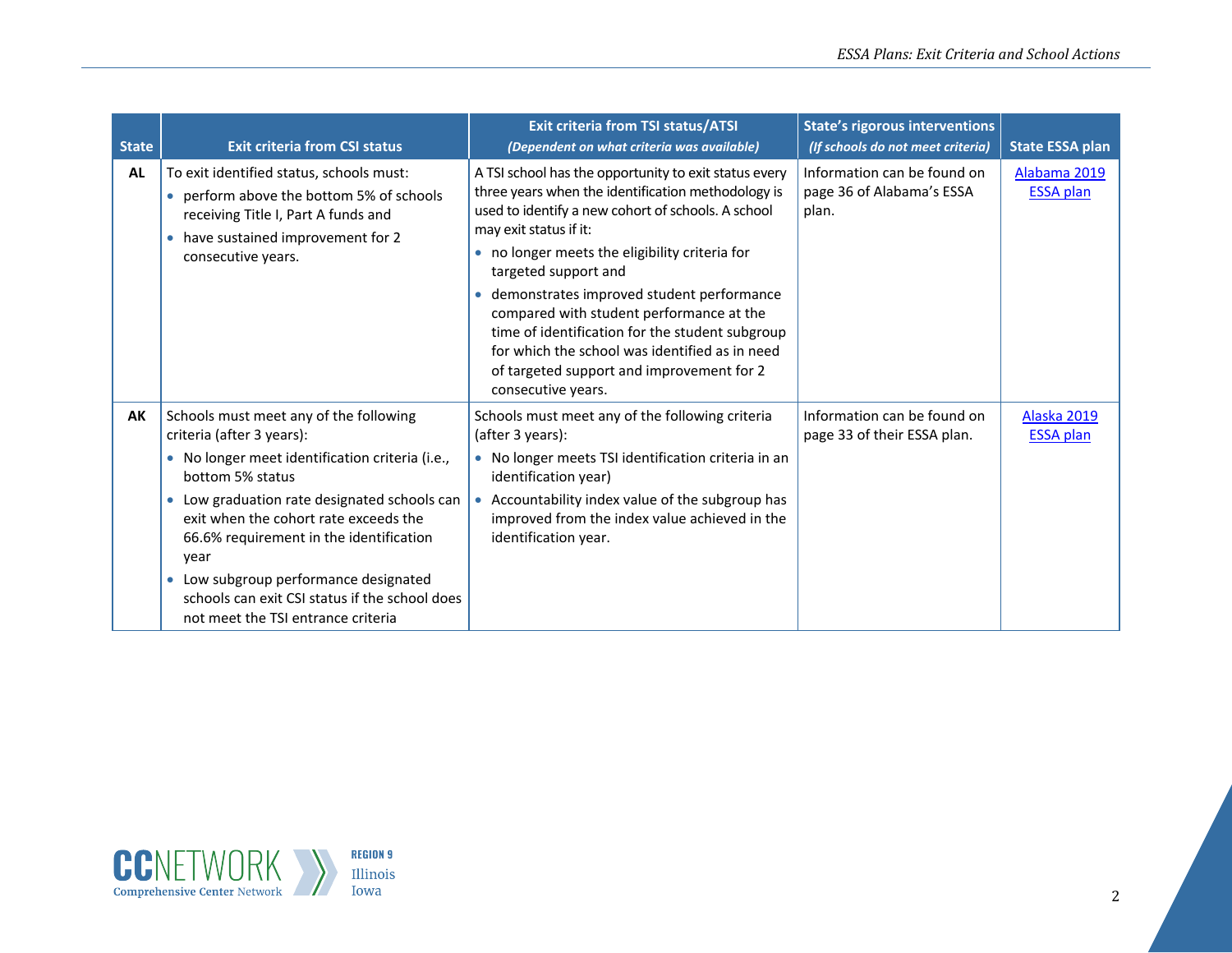| <b>State</b> | <b>Exit criteria from CSI status</b>                                                                                                                                                                                                                                                                                                                                                                                                                                                                                                                                                                                                                                                                                                                                                                                                                            | <b>Exit criteria from TSI status/ATSI</b><br>(Dependent on what criteria was available)                                                                                                                                                                                                                                                                                                                                | <b>State's rigorous interventions</b><br>(If schools do not meet criteria)                                                                                                                                                                                                                                                             | <b>State ESSA plan</b>            |
|--------------|-----------------------------------------------------------------------------------------------------------------------------------------------------------------------------------------------------------------------------------------------------------------------------------------------------------------------------------------------------------------------------------------------------------------------------------------------------------------------------------------------------------------------------------------------------------------------------------------------------------------------------------------------------------------------------------------------------------------------------------------------------------------------------------------------------------------------------------------------------------------|------------------------------------------------------------------------------------------------------------------------------------------------------------------------------------------------------------------------------------------------------------------------------------------------------------------------------------------------------------------------------------------------------------------------|----------------------------------------------------------------------------------------------------------------------------------------------------------------------------------------------------------------------------------------------------------------------------------------------------------------------------------------|-----------------------------------|
| <b>AZ</b>    | Schools (identified for low achievement) must<br>meet all of the following criteria within 4 years:<br>• Proficiency on annual statewide<br>assessments increasing for minimum of 2<br>years (low-performing schools)<br>Implementation of school improvement or<br>graduation rate goals, strategies, and action<br>steps in state-required Integrated Action<br>Plan<br>• Score on 4 indicators above the state lowest<br>5% of Title I schools<br>Schools (identified for graduation rate) must<br>meet all of the following criteria within 4 years:<br>• Combined graduation rate increasing for<br>minimum of 2 consecutive years (low<br>graduation rate schools)<br>Implementation of school improvement or<br>graduation rate goals, strategies, and action<br>steps in state-required Integrated Action<br>Plan<br>Graduation rate greater than 66.6% | Additional TSI Schools (ATSI) must meet all of the<br>following criteria within 4 years:<br>• A minimum of 2 years of consecutive increased<br>subgroup achievement<br>• Implementation of school improvement goals,<br>strategies, and action steps relative to<br>subgroup achievement in state-required<br><b>Integrated Action Plan</b><br>• Subgroup no longer on its own, would be<br>identified as a CSI school | Information can be found on<br>page 29 of their ESSA plan.<br>If they don't meet exit criteria<br>by the end of the fourth year,<br>they become CSI schools. All<br>CSI schools will be expected<br>to exit within 4 years of<br>identification, if not then they<br>will be subject to "more<br>rigorous State-determined<br>action." | Arizona 2019<br><b>ESSA plan</b>  |
| <b>AR</b>    | Schools must meet all of the following criteria:<br>• No longer meet the criteria by which they<br>were identified<br>Demonstrate an "upward trend"<br>$\bullet$<br>(undefined) in improvement for 2 or more<br>years (low-performing and CSI category 3<br>schools)<br>Improve graduation rate or 3-year weighted<br>$\bullet$<br>average graduation rate after 3 years in CSI<br>status (low graduation rate schools)                                                                                                                                                                                                                                                                                                                                                                                                                                         | Arkansas does not appear to indicate exit criteria<br>for schools specifically identified for TSI.<br>All schools receiving Additional Targeted Support<br>must meet all of the following criteria:<br>• No longer meet the criteria by which they were<br>identified<br>Demonstrate an "upward trend" (undefined) in<br>improvement for 2 or more years                                                               | Information can be found on<br>page 69 of their ESSA plan.                                                                                                                                                                                                                                                                             | Arkansas 2019<br><b>ESSA</b> plan |

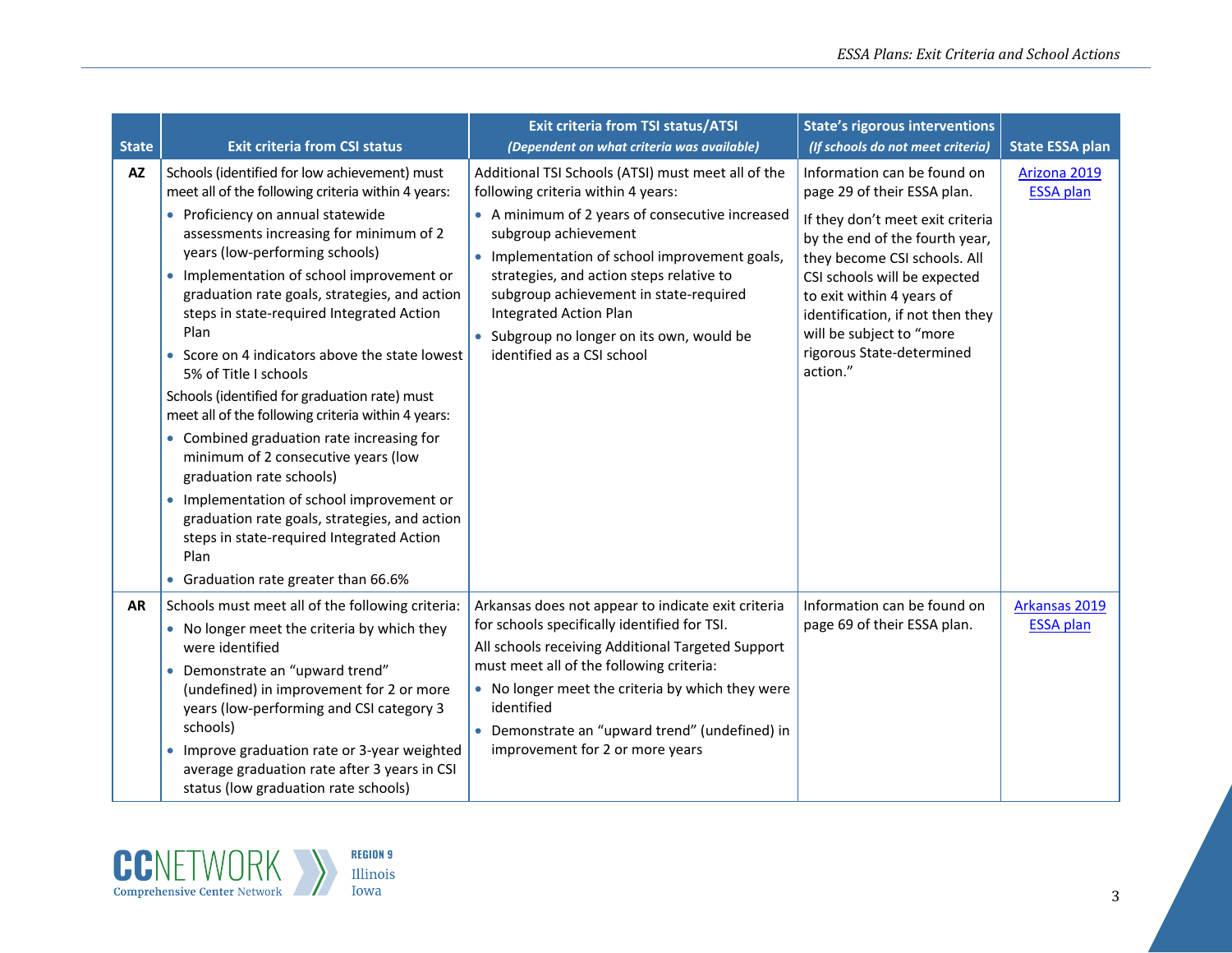| <b>State</b> | <b>Exit criteria from CSI status</b>                                                                                                                                                                                                                                                                          | <b>Exit criteria from TSI status/ATSI</b><br>(Dependent on what criteria was available)                                                                                                                                                                                                                                                                                                           | <b>State's rigorous interventions</b><br>(If schools do not meet criteria)                                                                                                                                                                                                                                                                                                                                                | <b>State ESSA plan</b>              |
|--------------|---------------------------------------------------------------------------------------------------------------------------------------------------------------------------------------------------------------------------------------------------------------------------------------------------------------|---------------------------------------------------------------------------------------------------------------------------------------------------------------------------------------------------------------------------------------------------------------------------------------------------------------------------------------------------------------------------------------------------|---------------------------------------------------------------------------------------------------------------------------------------------------------------------------------------------------------------------------------------------------------------------------------------------------------------------------------------------------------------------------------------------------------------------------|-------------------------------------|
| CA           | Schools must no longer meet criteria for<br>identification after 4 years in CSI status (i.e.,<br>bottom 5% schools must receive performance-<br>level color combination that indicates higher<br>performance than any of the color<br>combinations used to identify the respective<br>cohort of CSI schools). | Subgroup(s) must no longer meet criteria for<br>identification and improve its performance across<br>indicators (including an increase in status for the<br>relevant indicator[s]) for the relevant student<br>group(s) so that it no longer has any combination<br>of color-coded performance levels that meet the<br>criteria used for identification at the time the<br>school was identified. | Information can be found on<br>page 75 of their ESSA plan.<br>Local education agencies with<br>schools not meeting exit<br>criteria after 4 years will be<br>required to partner with an<br>external entity, agency, or<br>individual to conduct a<br>comprehensive needs<br>assessment (root-cause<br>analysis) and continue the<br>partnership to develop and<br>implement a new<br>improvement plan (pages 77-<br>78). | California 2019<br><b>ESSA plan</b> |
| CO           | Schools must no longer meet identification<br>criteria for 3 consecutive years (including, for<br>bottom 5% schools, a composite index score<br>above the original and subsequent cut scores<br>for 3 consecutive years).                                                                                     | Colorado does not describe exit criteria for TSI<br>schools.<br>ATSI schools must no longer meet the<br>identification criteria after the third year.                                                                                                                                                                                                                                             | Information can be found on<br>page 95 of their ESSA plan.                                                                                                                                                                                                                                                                                                                                                                | Colorado 2018<br><b>ESSA plan</b>   |

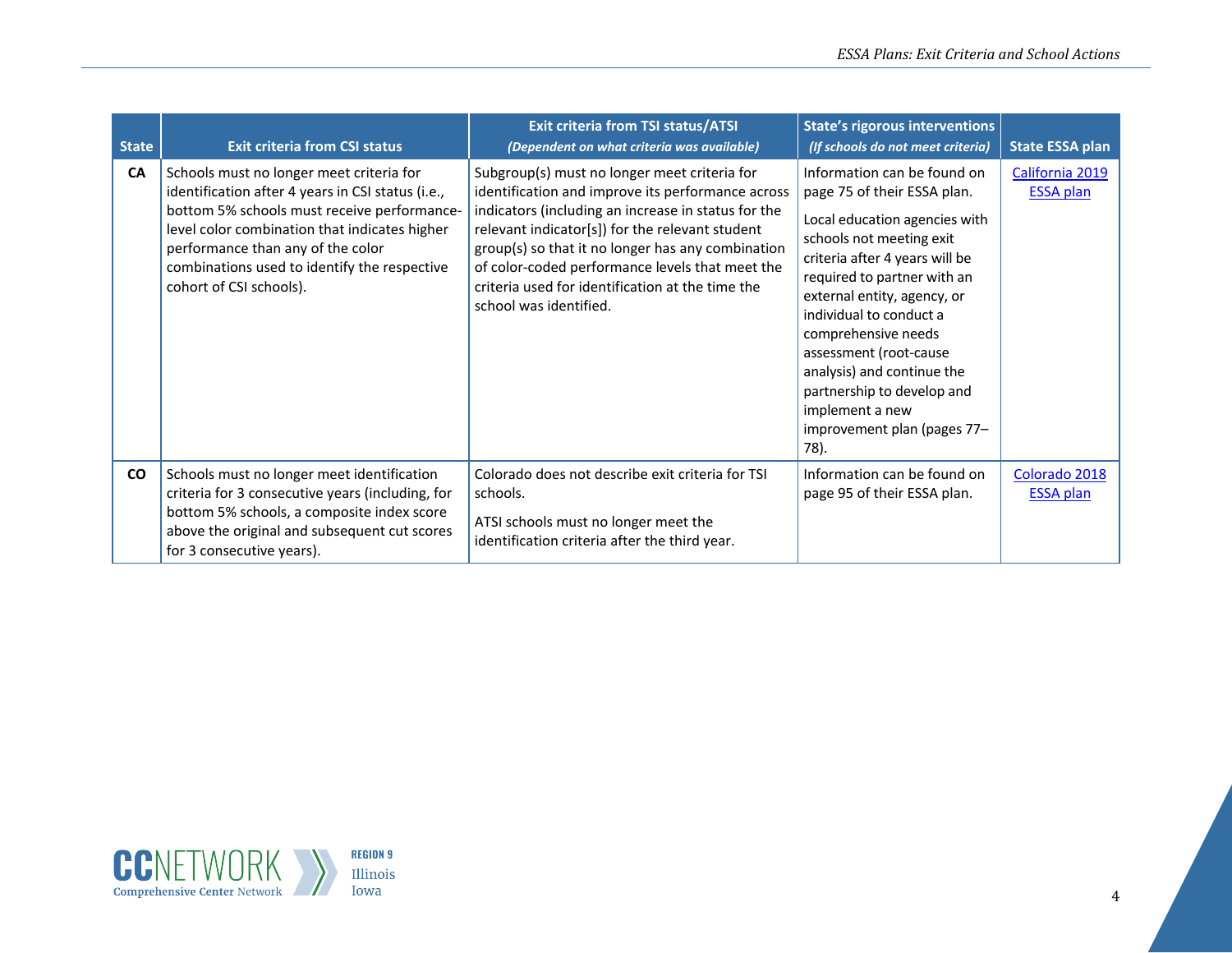| <b>State</b> | <b>Exit criteria from CSI status</b>                                                                                                                                                                                                                                                                                                                                                                     | <b>Exit criteria from TSI status/ATSI</b><br>(Dependent on what criteria was available)                                                                                                                                                                                                                                                                                                                                                                                                                                            | <b>State's rigorous interventions</b><br>(If schools do not meet criteria)                                                                                                                                                                                                                                                           | <b>State ESSA plan</b>                 |
|--------------|----------------------------------------------------------------------------------------------------------------------------------------------------------------------------------------------------------------------------------------------------------------------------------------------------------------------------------------------------------------------------------------------------------|------------------------------------------------------------------------------------------------------------------------------------------------------------------------------------------------------------------------------------------------------------------------------------------------------------------------------------------------------------------------------------------------------------------------------------------------------------------------------------------------------------------------------------|--------------------------------------------------------------------------------------------------------------------------------------------------------------------------------------------------------------------------------------------------------------------------------------------------------------------------------------|----------------------------------------|
| <b>CT</b>    | These schools are expected to exit in 4 years<br>or less. They will exit if:<br>• they no longer meet the reason for their<br>identification in 2 consecutive years after<br>identification and<br>• they demonstrate substantial improvement<br>and continued progress toward improved<br>student academic achievement and school<br>success on the data that were the basis for<br>the identification. | Connecticut does not appear to indicate exit<br>criteria for schools identified for TSI.<br>Schools receiving additional targeted support<br>must meet each of the following exit criteria<br>within 4 years:<br>• No longer meet the reason for identification,<br>for 2 consecutive years<br>• Demonstrate "substantial improvement and<br>continued progress toward improved student<br>academic achievement and student success on<br>the accountability index score for subgroup(s)<br>that were the basis for identification | Information can be found on<br>page 53 of their ESSA plan.                                                                                                                                                                                                                                                                           | Connecticut<br>2017 ESSA plan          |
| <b>DE</b>    | Schools must, within 4 years, meet individual<br>school "exit targets" for all accountability<br>indicators by either meeting state interim<br>goals or reducing the gap between current<br>performance and 100% by half.                                                                                                                                                                                | Schools must meet individual school "exit targets"<br>for subgroup, within 3 years, for all accountability<br>indicators, by either meeting state interim goals<br>or reducing the gap between current<br>performance and 100% by half.                                                                                                                                                                                                                                                                                            | Information can be found on<br>pages 57-58 of their ESSA<br>plan.                                                                                                                                                                                                                                                                    | Delaware 2020<br><b>ESSA plan</b>      |
| FL.          | Low-performing and low graduation rate<br>schools must meet all of the following criteria:<br>• Composite index score 41% or higher<br>• State summative rating "C" or higher<br>• Four-year graduation rate greater than 67%<br>Chronically underperforming subgroup schools<br>must attain subgroup composite index score<br>of 41% or higher.                                                         | Identified subgroup must attain subgroup<br>composite index score 41% or higher.                                                                                                                                                                                                                                                                                                                                                                                                                                                   | Information can be found on<br>page 26 of their ESSA plan.<br>"F" schools must improve to a<br>"C" within 2 years and "D"<br>schools must improve to a "C"<br>within 3 years.<br>Schools that do not earn a "C"<br>grade after 2-3 years must<br>close or turn over operations<br>to a charter or an external<br>operator (page 26). | Florida 2019<br><b>ESSA state plan</b> |

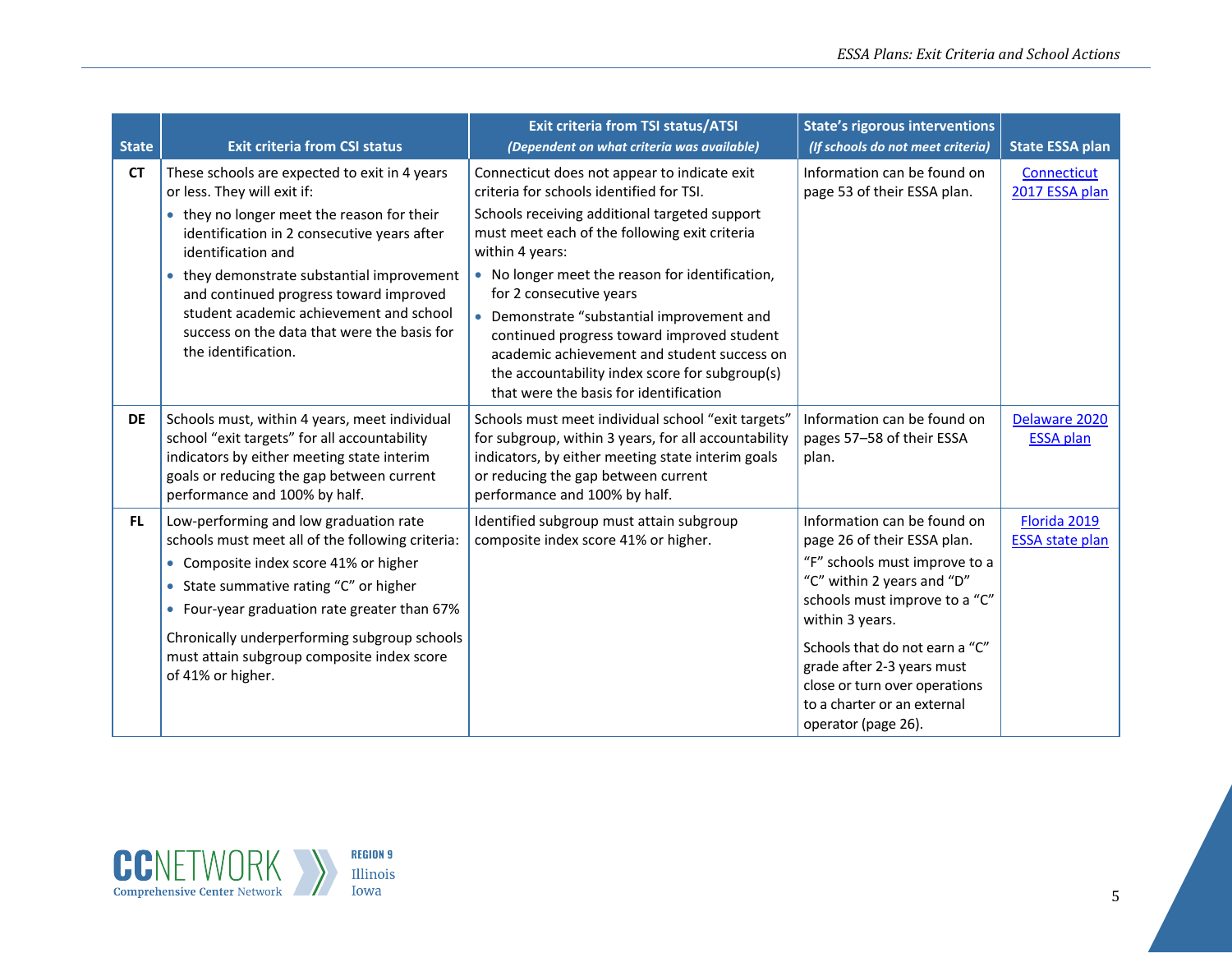| <b>State</b> | <b>Exit criteria from CSI status</b>                                                                                                                                                                                                                                                                                                                                                                                                                                                                           | <b>Exit criteria from TSI status/ATSI</b><br>(Dependent on what criteria was available)                                                                                                                                                                                                                                                                                                              | <b>State's rigorous interventions</b><br>(If schools do not meet criteria) | <b>State ESSA plan</b>           |
|--------------|----------------------------------------------------------------------------------------------------------------------------------------------------------------------------------------------------------------------------------------------------------------------------------------------------------------------------------------------------------------------------------------------------------------------------------------------------------------------------------------------------------------|------------------------------------------------------------------------------------------------------------------------------------------------------------------------------------------------------------------------------------------------------------------------------------------------------------------------------------------------------------------------------------------------------|----------------------------------------------------------------------------|----------------------------------|
| <b>GA</b>    | Schools must meet all of the following criteria<br>(for a single year):<br>• No longer meet the criteria by which they<br>were identified<br>Improve their overall composite index score<br>by at least 3% of the gap between their<br>score when identified and 100% (bottom<br>5% schools)                                                                                                                                                                                                                   | No longer meet the identification criteria (for a<br>single year).                                                                                                                                                                                                                                                                                                                                   | Information can be found on<br>pages 49-50 of their ESSA<br>plan.          | Georgia 2019<br><b>ESSA plan</b> |
| HI           | Schools must meet all of the following criteria<br>in the last of their 3 years of support:<br>• No longer meet identification criteria<br>Demonstrate improvement in math and<br>$\bullet$<br>language arts achievement, graduation rate,<br>ELP progress, and chronic absenteeism<br>(graduation rate only for applicable CSI<br>schools)<br>Demonstrate additional progress on<br>measures selected from a state menu,<br>evaluated by state visitation team (low<br>performing and CSI category 3 schools) | Hawaii does not indicate exit criteria for schools<br>receiving TSI.<br>To exit ATSI status, identified subgroups must<br>meet all of the following exit criteria in the last of<br>their 3 years of support:<br>• No longer meet identification criteria<br>Demonstrate improvement in math and<br>$\bullet$<br>language arts achievement, graduation rate,<br>ELP progress and chronic absenteeism | Information can be found on<br>page 26 of their ESSA plan.                 | Hawaii 2019-<br>2020 ESSA plan   |

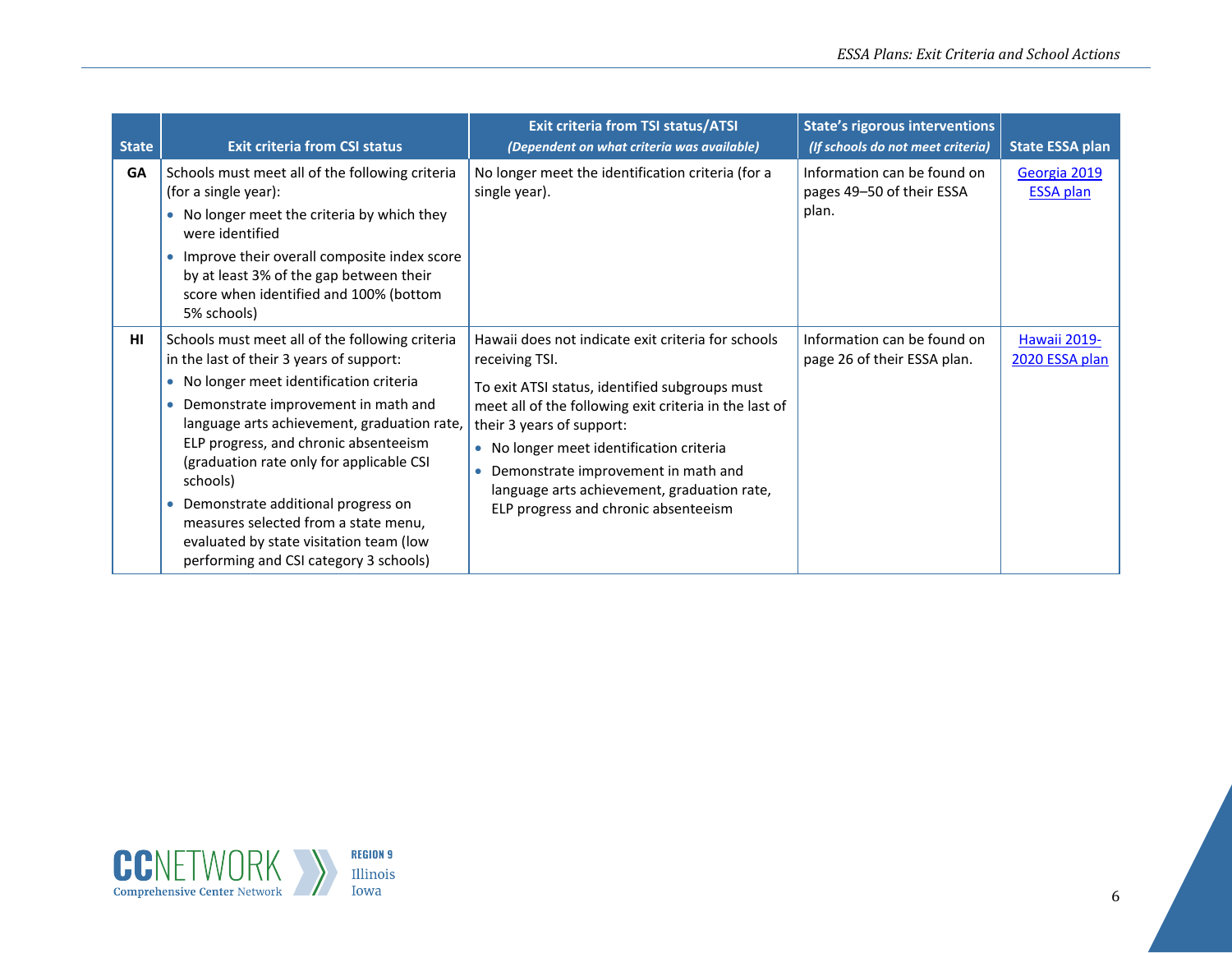| <b>State</b> | <b>Exit criteria from CSI status</b>                                                                                                                                                                                                                                                                                                                                                                                                                                                                                                                                                    | <b>Exit criteria from TSI status/ATSI</b><br>(Dependent on what criteria was available)                                                                                                                                                                                                                                                                                                                                                                                                                                                                                                            | <b>State's rigorous interventions</b><br>(If schools do not meet criteria) | <b>State ESSA plan</b>                   |
|--------------|-----------------------------------------------------------------------------------------------------------------------------------------------------------------------------------------------------------------------------------------------------------------------------------------------------------------------------------------------------------------------------------------------------------------------------------------------------------------------------------------------------------------------------------------------------------------------------------------|----------------------------------------------------------------------------------------------------------------------------------------------------------------------------------------------------------------------------------------------------------------------------------------------------------------------------------------------------------------------------------------------------------------------------------------------------------------------------------------------------------------------------------------------------------------------------------------------------|----------------------------------------------------------------------------|------------------------------------------|
| ID           | Bottom 5% schools must meet all of the<br>following criteria (after 3 years):<br>• No longer meet identification criteria<br>• Achieve ELA and math results above the<br>20th percentile for respective measures<br>Developed improvement plan with<br>$\bullet$<br>measurable goals, aligned strategies and<br>robust monitoring, for sustaining<br>improvements<br>Low graduation rate schools must meet either<br>of the following criteria:<br>• Three-year average graduation rate >67%<br>• For 2 consecutive years, graduation rate<br>>67% Idaho does not provide exit criteria | Idaho does not indicate exit criteria for schools<br>identified for TSI.<br>Schools receiving Additional Targeted Support<br>must meet all of the following criteria:<br>• No longer meet identification criteria<br>• Achieve ELA and math results above the 20th<br>percentile for respective measures                                                                                                                                                                                                                                                                                           | Information can be found on<br>pages 35-36 of their ESSA<br>plan.          | Idaho 2019 ESSA<br>plan                  |
| IL.          | for CSI-3 schools<br>Schools must meet all of the following criteria<br>within 4 years (or 3 years if do not opt for<br>planning year):<br>• No longer meets identification criteria<br>• Has "established a growth trajectory" for all<br>students, including lowest and highest<br>performing students<br>Has adopted a "strong sustainability plan"<br>$\bullet$<br>that includes a theory of action, measurable<br>goals, aligned strategies, and robust<br>progress monitoring plan                                                                                                | Exit criteria appear to be the same as those for<br>additional targeted support schools.<br>Schools must meet all of the following criteria<br>within 4 years (or 3 years if do not opt for<br>planning year):<br>• No longer meet criteria for identification<br>Has "established a growth trajectory" for the<br>$\bullet$<br>subgroup to bring its performance "into<br>alignment with state's long-term goals"<br>Has adopted a "strong sustainability plan" that<br>$\bullet$<br>includes a theory of action, measurable goals,<br>aligned strategies, and robust progress<br>monitoring plan | Information can be found on<br>pages 89-90 of their ESSA<br>plan.          | <b>Illinois 2019</b><br><b>ESSA plan</b> |

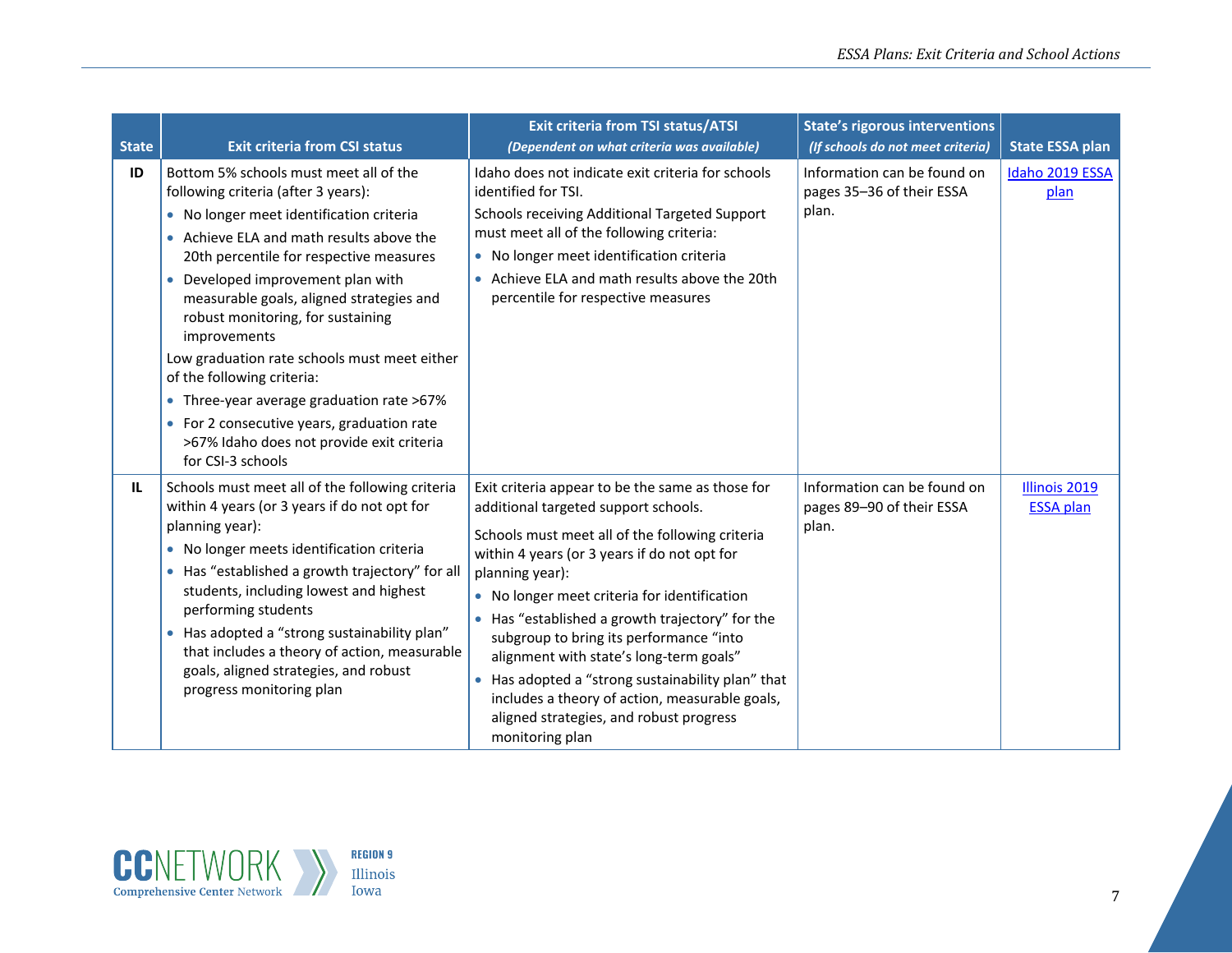| <b>State</b> | <b>Exit criteria from CSI status</b>                                                                                                                                                                                                                                                                                                                                                                                                                                                                                                                                                                                                                                                                                                                                   | <b>Exit criteria from TSI status/ATSI</b><br>(Dependent on what criteria was available)                                                                                                                                                                                                                                                                                                                                                                                                                                                                                                                                                                                                        | <b>State's rigorous interventions</b><br>(If schools do not meet criteria) | <b>State ESSA plan</b>           |
|--------------|------------------------------------------------------------------------------------------------------------------------------------------------------------------------------------------------------------------------------------------------------------------------------------------------------------------------------------------------------------------------------------------------------------------------------------------------------------------------------------------------------------------------------------------------------------------------------------------------------------------------------------------------------------------------------------------------------------------------------------------------------------------------|------------------------------------------------------------------------------------------------------------------------------------------------------------------------------------------------------------------------------------------------------------------------------------------------------------------------------------------------------------------------------------------------------------------------------------------------------------------------------------------------------------------------------------------------------------------------------------------------------------------------------------------------------------------------------------------------|----------------------------------------------------------------------------|----------------------------------|
| IN           | Schools must meet all of the following criteria:<br>• The school must either be ranked at the<br>11th percentile or higher of Title I schools<br>for 1 year or ranked at the 6th percentile or<br>higher of Title I schools for 2 consecutive<br>years (identified due to its rank in the<br>lowest 5%, or one or more chronically<br>underperforming group).<br>The school must either improve its<br>$\bullet$<br>graduation rate to at least 80% for 1 school<br>year, or beyond 70% for 2 consecutive years<br>(if identified due to graduation rate).<br>Demonstrate a strong plan for sustainability<br>of the program made, the plan should<br>outline the school's theory of action,<br>measurable goals, aligned strategies, and<br>progress monitoring plan. | TSI schools must meet all of the following exit<br>criteria:<br>• For 2 consecutive years, the student group<br>must perform better than the levels that<br>caused the school's student group to be<br>identified as a low-performing student group.<br>The school's overall score for the student<br>group must increase from the score received<br>upon initial identification. The school has 4<br>years to meet this requirement before<br>elevating to a higher intervention.<br>Demonstrate a strong plan for sustainability of<br>the program made, the plan should outline the<br>school's theory of action, measurable goals,<br>aligned strategies, and progress monitoring<br>plan. | Information can be found on<br>page 70 of their ESSA plan.                 | Indiana 2019<br><b>ESSA plan</b> |
| IA           | Schools must meet all of the following criteria<br>(minimum 3 years in status):<br>• No longer meet identification criteria<br>• Have a graduation rate above 67.1% (low<br>graduation rate schools)<br>• Show "consistent improvement"<br>(undefined) on "prioritized areas of need"<br>identified in the school improvement plan,<br>including accountability measures related<br>to those areas                                                                                                                                                                                                                                                                                                                                                                     | Schools must meet all of the following criteria<br>(minimum 3 years in status):<br>• No longer meet identification criteria<br>Show "consistent improvement" (undefined)<br>on "prioritized areas of need" identified in the<br>school improvement plan, including<br>accountability measures related to those areas                                                                                                                                                                                                                                                                                                                                                                           | Information can be found on<br>page 69 of their ESSA plan.                 | lowa 2019 ESSA<br>plan           |

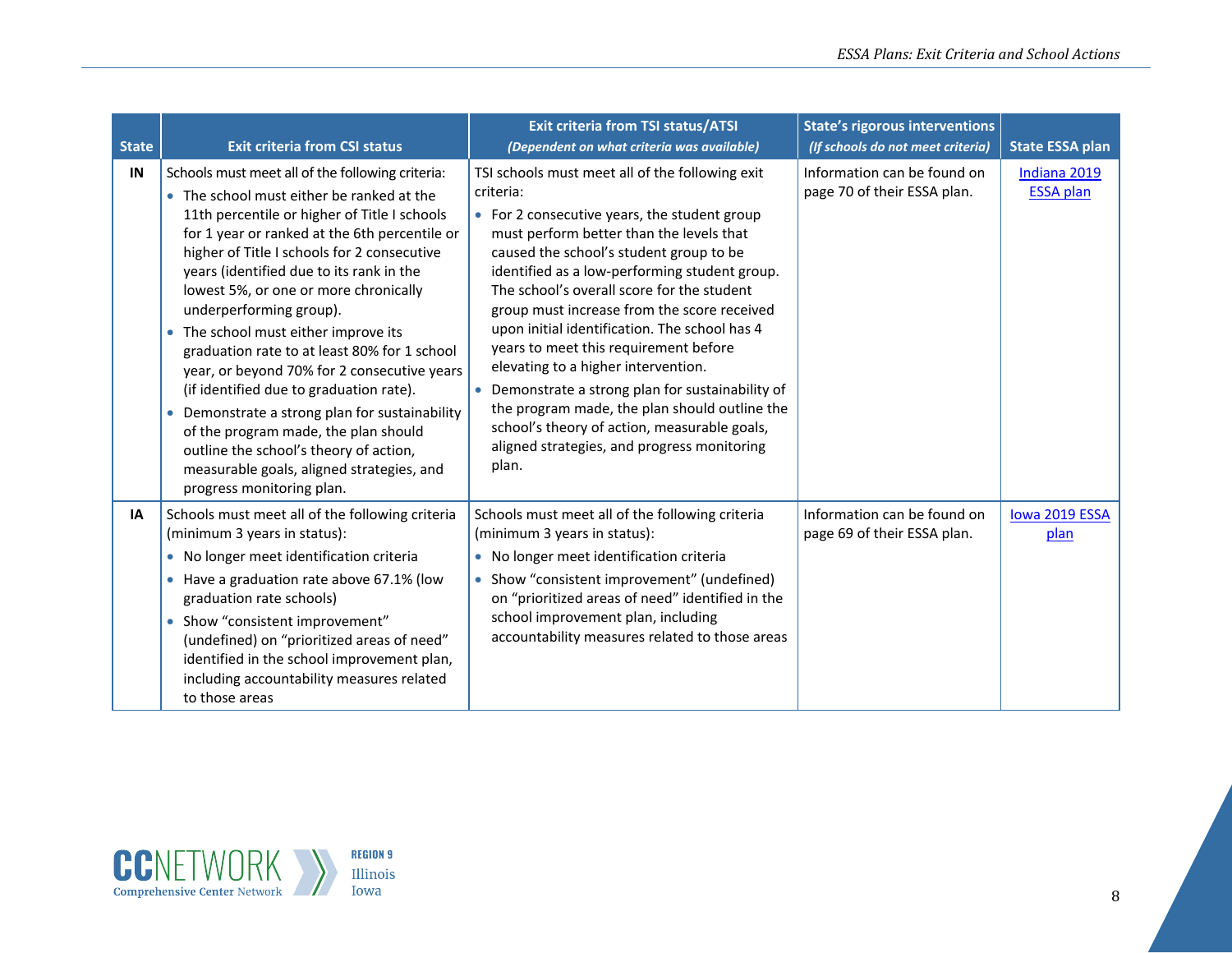| <b>State</b> | <b>Exit criteria from CSI status</b>                                                                                                                                                                                                                                                                                                                                                                | <b>Exit criteria from TSI status/ATSI</b><br>(Dependent on what criteria was available)                                                                                                                                                                                                                                                | <b>State's rigorous interventions</b><br>(If schools do not meet criteria) | <b>State ESSA plan</b>          |
|--------------|-----------------------------------------------------------------------------------------------------------------------------------------------------------------------------------------------------------------------------------------------------------------------------------------------------------------------------------------------------------------------------------------------------|----------------------------------------------------------------------------------------------------------------------------------------------------------------------------------------------------------------------------------------------------------------------------------------------------------------------------------------|----------------------------------------------------------------------------|---------------------------------|
| <b>KS</b>    | Schools must meet all of the following criteria<br>(eligible to exit after 2 years):<br>Maintain school improvement plan aligned<br>to needs assessment and root cause of<br>identification<br>Provide evidence that school improvement<br>funds were used for evidence-based<br>interventions aligned to needs assessment<br>Improve along risk factors (e.g.,<br>suspensions, expulsions, chronic | Schools must meet all of the following criteria<br>(eligible to exit after 3 years):<br>Maintain school improvement plan aligned to<br>$\bullet$<br>needs assessment and underlying subgroup<br><i>issues</i><br>Provide evidence that school used state<br>support services<br>Improve performance along subgroup<br>proficiency gaps | Information can be found on<br>page 45 of their ESSA plan.                 | Kansas 2018<br><b>ESSA plan</b> |
|              | absenteeism) (low-performing schools)<br>Improve ELA and math proficiency (low<br>performing schools) or graduation rate (low<br>graduation schools)                                                                                                                                                                                                                                                |                                                                                                                                                                                                                                                                                                                                        |                                                                            |                                 |

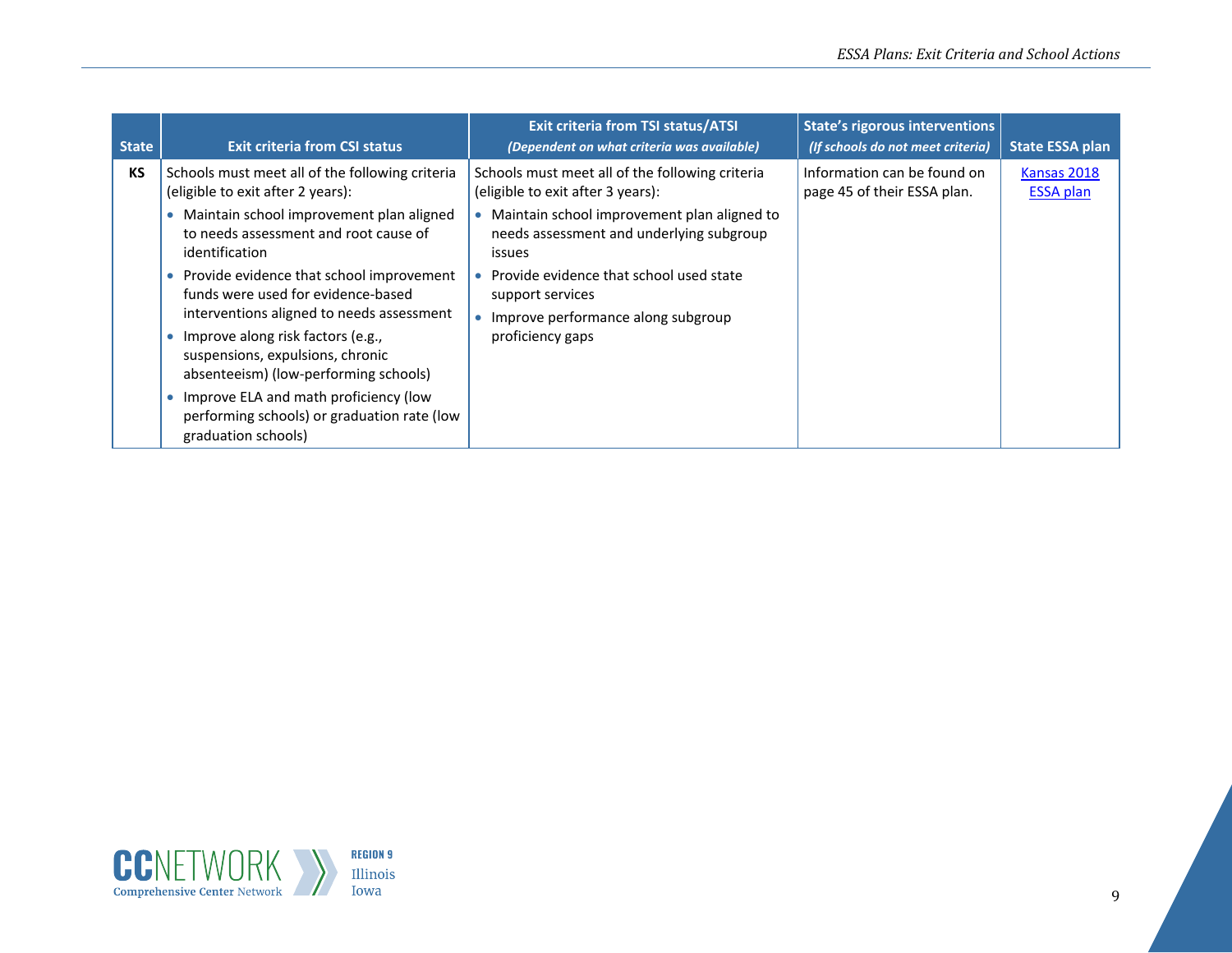| <b>State</b> | <b>Exit criteria from CSI status</b>                                                                                                                                                                                                                                                                                                                                                                                                                                                                                                                                                                                                                                                                                                                                                                                                                  | <b>Exit criteria from TSI status/ATSI</b><br>(Dependent on what criteria was available)                                                                                                                                                                                                                                                                                                                                                                                                                                                                                                                                                                                                                                                                                                                                                                        | <b>State's rigorous interventions</b><br>(If schools do not meet criteria) | <b>State ESSA plan</b>                                           |
|--------------|-------------------------------------------------------------------------------------------------------------------------------------------------------------------------------------------------------------------------------------------------------------------------------------------------------------------------------------------------------------------------------------------------------------------------------------------------------------------------------------------------------------------------------------------------------------------------------------------------------------------------------------------------------------------------------------------------------------------------------------------------------------------------------------------------------------------------------------------------------|----------------------------------------------------------------------------------------------------------------------------------------------------------------------------------------------------------------------------------------------------------------------------------------------------------------------------------------------------------------------------------------------------------------------------------------------------------------------------------------------------------------------------------------------------------------------------------------------------------------------------------------------------------------------------------------------------------------------------------------------------------------------------------------------------------------------------------------------------------------|----------------------------------------------------------------------------|------------------------------------------------------------------|
| KY           | A school under comprehensive support and<br>improvement status will exit upon meeting the<br>following:<br>• For schools identified based on graduation<br>rate: The school no longer meets the<br>criteria for identification (i.e., graduation<br>rate at or above 80%).<br>• For schools identified in bottom 5%: The<br>school no longer meets the criteria for<br>identification and the school demonstrates<br>progress on the overall score, which<br>encompasses all indicators included in the<br>accountability system.<br>• For schools identified based on subgroups:<br>The school no longer meets the criteria for<br>identification and the group or groups that<br>served as the basis for identification<br>demonstrate progress on the overall score,<br>which encompasses all indicators included<br>in the accountability system. | A school identified for ATSI in fall 2018 will exit<br>that status when it demonstrates continued<br>progress on the data that served as the basis for<br>identification.<br>A school identified for TSI in fall 2020 and beyond<br>will exit when the school no longer meets the<br>criteria for identification AND the group or groups<br>that served as the basis for identification<br>demonstrate progress on the overall score, which<br>encompasses all indicators included in the<br>accountability system.<br>A school identified for ATSI in fall 2021 and<br>beyond will exit when the school no longer meets<br>the criteria for identification AND the group or<br>groups that served as the basis for identification<br>demonstrate progress on the overall score, which<br>encompasses all indicators included in the<br>accountability system. | Information can be found on<br>page 84 of their ESSA plan.                 | Kentucky 2021<br><b>ESSA plan</b>                                |
| LA           | Schools must, within 4 years, achieve at least a<br>"C" rating for 2 consecutive years.                                                                                                                                                                                                                                                                                                                                                                                                                                                                                                                                                                                                                                                                                                                                                               | Schools must meet each of the following criteria<br>within 3 years:<br>• No subgroup with an "F" rating, for 2<br>consecutive years<br>• Out-of-school suspension rate above 5% (for<br>elementary and middle schools) or 20% (for<br>high schools) for 3 consecutive years.                                                                                                                                                                                                                                                                                                                                                                                                                                                                                                                                                                                   | Information can be found on<br>pages 68-70 of their ESSA<br>plan.          | Louisiana 2017<br><b>ESSA plan</b><br>Summary of<br>2018 updates |
| <b>ME</b>    | No longer meets identification criteria and<br>improves student outcomes for 2 consecutive<br>years, within 4 years of identification.                                                                                                                                                                                                                                                                                                                                                                                                                                                                                                                                                                                                                                                                                                                | No longer meets identification criteria, for 2<br>consecutive years, within 4 years of identification.                                                                                                                                                                                                                                                                                                                                                                                                                                                                                                                                                                                                                                                                                                                                                         | Information can be found on<br>pages 53-54 of their ESSA<br>plan.          | <b>Maine 2017</b><br><b>ESSA</b> plan                            |

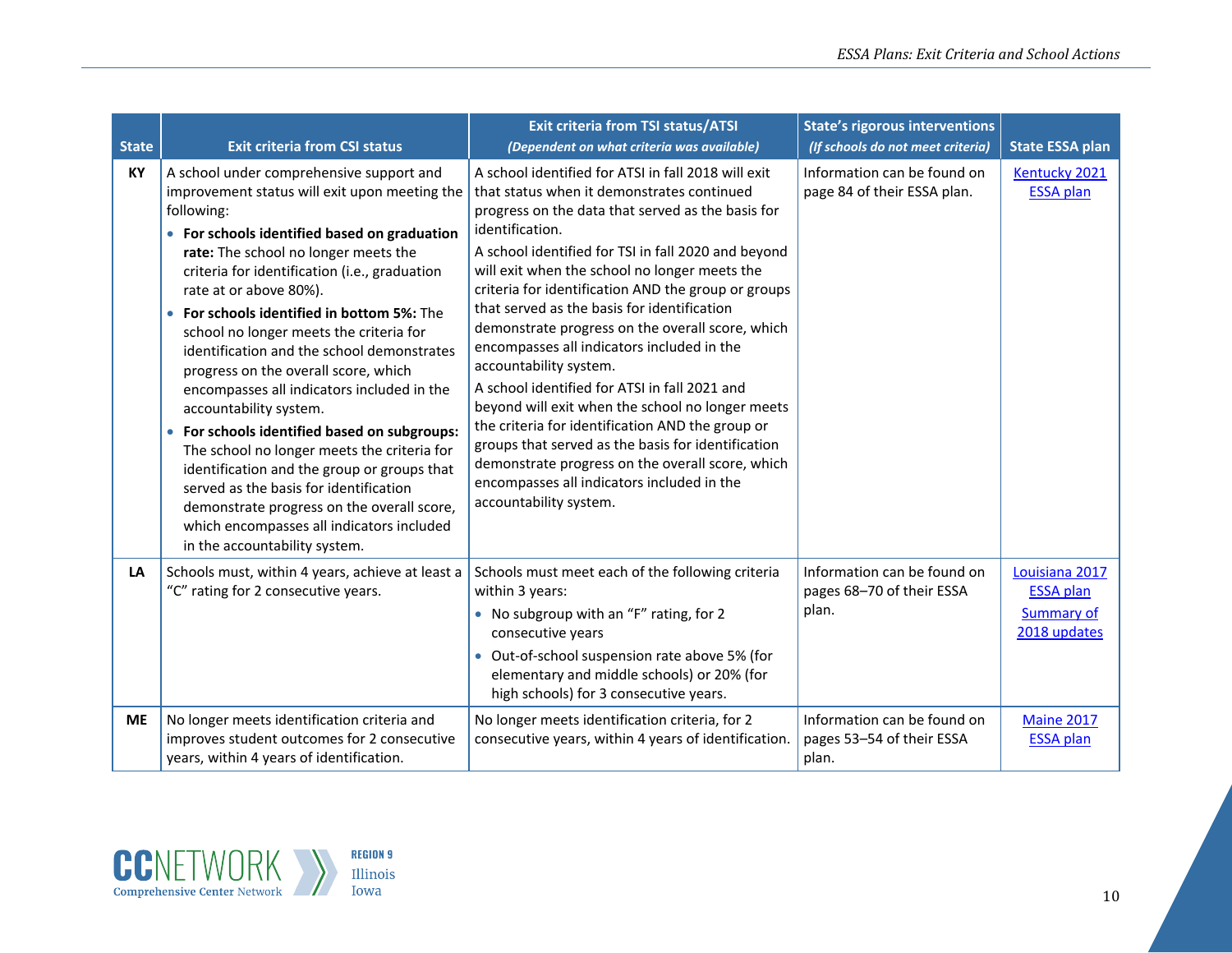| <b>State</b> | <b>Exit criteria from CSI status</b>                                                                                                                                                                                                                                                                                                                                                                                                                                                                                                                                                                                               | <b>Exit criteria from TSI status/ATSI</b><br>(Dependent on what criteria was available)                                                                                                                                                                                                                                                                                                                                                                                                                                                                                                                                                                                                                  | <b>State's rigorous interventions</b><br>(If schools do not meet criteria)                                                                                                                                                                                                                                                                                                                   | <b>State ESSA plan</b>                                               |
|--------------|------------------------------------------------------------------------------------------------------------------------------------------------------------------------------------------------------------------------------------------------------------------------------------------------------------------------------------------------------------------------------------------------------------------------------------------------------------------------------------------------------------------------------------------------------------------------------------------------------------------------------------|----------------------------------------------------------------------------------------------------------------------------------------------------------------------------------------------------------------------------------------------------------------------------------------------------------------------------------------------------------------------------------------------------------------------------------------------------------------------------------------------------------------------------------------------------------------------------------------------------------------------------------------------------------------------------------------------------------|----------------------------------------------------------------------------------------------------------------------------------------------------------------------------------------------------------------------------------------------------------------------------------------------------------------------------------------------------------------------------------------------|----------------------------------------------------------------------|
| <b>MD</b>    | Schools must have met targets for 2<br>consecutive years, additionally<br>• Low performing CSI schools will exit when<br>the school is no longer in the lowest 5% of<br>Title I schools and sustain growth for 2<br>consecutive years<br>• Low graduation rate CSI schools will exit<br>once the four-year adjusted cohort<br>graduation rate is higher than 67%<br>sustained for at least 2 years<br>• Chronically low-performing student group<br>CSI schools will exit when the annual targets<br>are met and there is no student group<br>performing as low as the "all student<br>group" in the lowest 5% of Title I schools. | Schools must meet all of the following criteria<br>within 2 years:<br>• No longer meet criteria for identification<br>Develop state-approved sustainability plan<br>• Meet school-determined, state-approved<br>targets for 2 consecutive years                                                                                                                                                                                                                                                                                                                                                                                                                                                          | Information can be found on<br>pages 45-46 of their ESSA<br>plan.                                                                                                                                                                                                                                                                                                                            | Maryland 2018<br><b>ESSA</b> plan                                    |
| <b>MA</b>    | Schools must meet all of the following criteria<br>after 3 years of CSI status:<br>• Meet annual, state-determined school<br>targets for student performance, growth<br>and gap closing<br>• Have "necessary capacity and conditions" in<br>place to ensure sustained improvement                                                                                                                                                                                                                                                                                                                                                  | Massachusetts does not indicate exit criteria for<br>schools identified for TSI.<br>Exit criteria for ATS schools<br>Massachusetts anticipates that once all data are<br>available for simulation and modeling exit criteria<br>for ATS schools will be similar to that of exit<br>criteria for focus schools [under ESEA flexibility],<br>whereby a school must:<br>• have final subgroup index score above the 20th<br>percentile for the subgroup which led to<br>identification and<br>• meet annual school targets for the respective<br>subgroup.<br>Final exit criteria will "ensure that the school<br>demonstrates improvement and no longer meets<br>the criteria for which it was identified" | Information can be found on<br>pages 64-65 of their ESSA<br>plan.<br>Persistently low-performing<br>schools and districts can face<br>full state takeover through<br>receivership, vetted<br>educational management<br>organizations to fully manage<br>a school, and support to<br>establishing alternative<br>governance structures (such<br>as Innovation Partnership<br>Zones; page 64). | <b>Massachusetts</b><br><b>ESSA page to</b><br>download 2017<br>plan |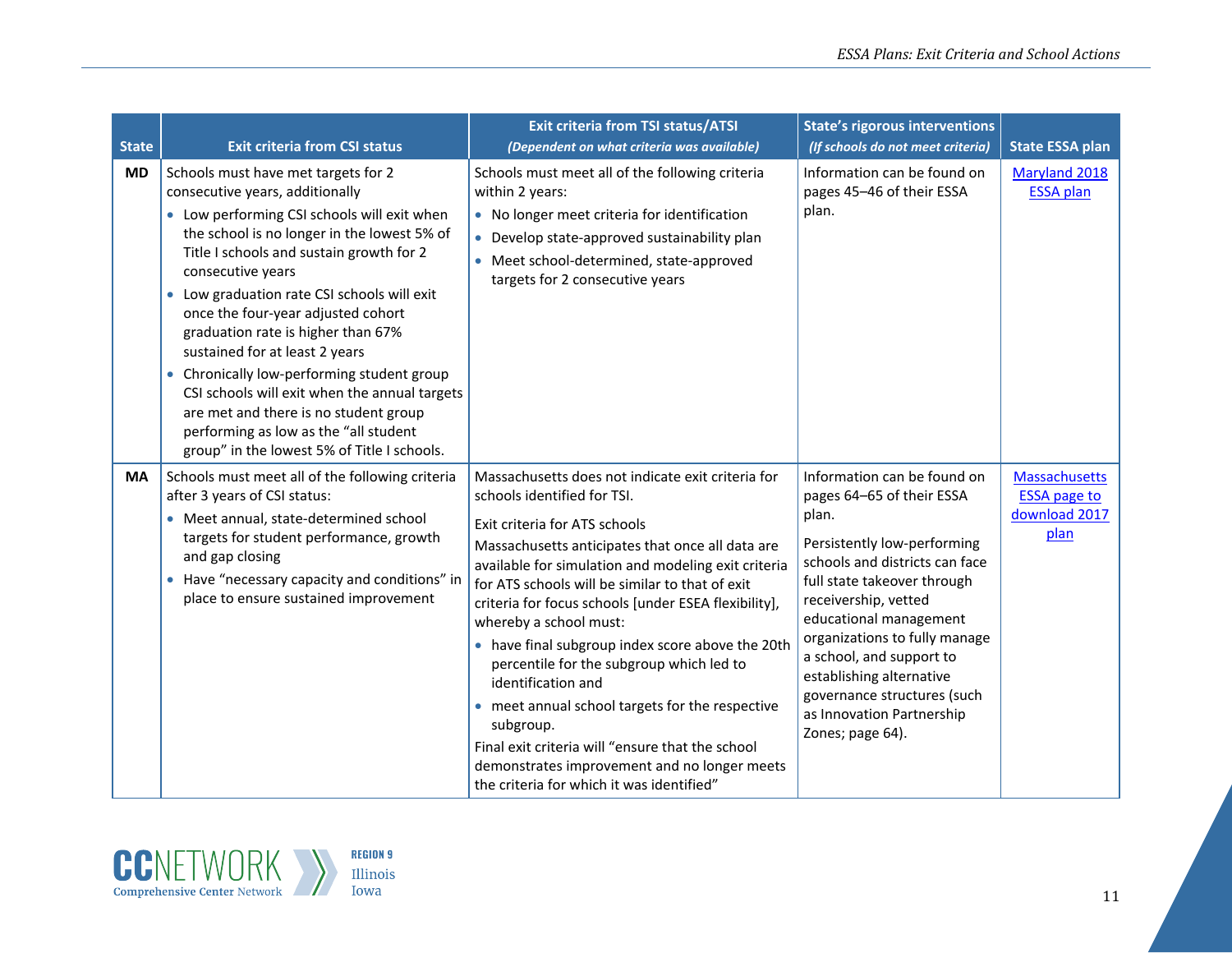| <b>State</b> | <b>Exit criteria from CSI status</b>                                                                                                                                                                                                                                                                                                                                                                                                                             | <b>Exit criteria from TSI status/ATSI</b><br>(Dependent on what criteria was available)                                                                                                                                                                                                                                                                | <b>State's rigorous interventions</b><br>(If schools do not meet criteria)       | <b>State ESSA plan</b>               |
|--------------|------------------------------------------------------------------------------------------------------------------------------------------------------------------------------------------------------------------------------------------------------------------------------------------------------------------------------------------------------------------------------------------------------------------------------------------------------------------|--------------------------------------------------------------------------------------------------------------------------------------------------------------------------------------------------------------------------------------------------------------------------------------------------------------------------------------------------------|----------------------------------------------------------------------------------|--------------------------------------|
| MI           | Schools must meet each of the following<br>criteria:<br>• No longer meet CSI identification criteria<br>within 4 years<br>Demonstrate improvement in math and ELA<br>$\bullet$<br>proficiency rates for 2 years                                                                                                                                                                                                                                                  | ATSI schools must meet each of the following<br>criteria:<br>• No longer meet identification criteria within 4<br>years<br>Demonstrate improvement in math and ELA<br>$\bullet$<br>proficiency rates for 2 years                                                                                                                                       | Information can be found on<br>page 46 of their ESSA plan.                       | Michigan 2017<br><b>ESSA</b> plan    |
| <b>MN</b>    | Schools must meet all of the following criteria<br>after 3 years in CSI status:<br>• No longer meets identification criteria<br>Improves along all measures which led to<br>identification<br>CSI schools that meet these criteria but still<br>score in the bottom 25% of Title I schools for<br>any Stage 1 measure will be moved to TSI<br>status.                                                                                                            | Minnesota does not indicate exit criteria for TSI<br>schools.<br>ATS schools must meet all of the following criteria<br>after 3 years to exit:<br>No longer meets identification criteria<br>• Improves along all measures which led to<br>identification<br>• Subgroup does not score in the bottom 25% of<br>Title I schools for any Stage 1 measure | Information can be found in<br>Title 1, Part A, pages 2-3 of<br>their ESSA plan. | Minnesota 2018<br><b>ESSA plan</b>   |
| <b>MS</b>    | Schools must meet each of the following<br>criteria (after 3 years):<br>• Graduation rate above 67%, OR<br>School must meet each of the following<br>criteria (after 3 years):<br>• Above the bottom 5% of Title IA schools,<br><b>AND</b><br>An increase in the accountability letter<br>grade OR<br>An increase in the accountability letter<br>grade that crosses the midpoint of the<br>letter grade (for example, bottom half of<br>"F" to top half of "F") | Schools must meet each of the following criteria:<br>No longer meets identification criteria<br>Three-year average growth in subgroup<br>$\bullet$<br>proficiency exceeds target proficiency growth<br>rate projected for the same statewide<br>subgroup                                                                                               | Information can be found on<br>page 40 of their ESSA plan.                       | Mississippi 2019<br><b>ESSA</b> plan |

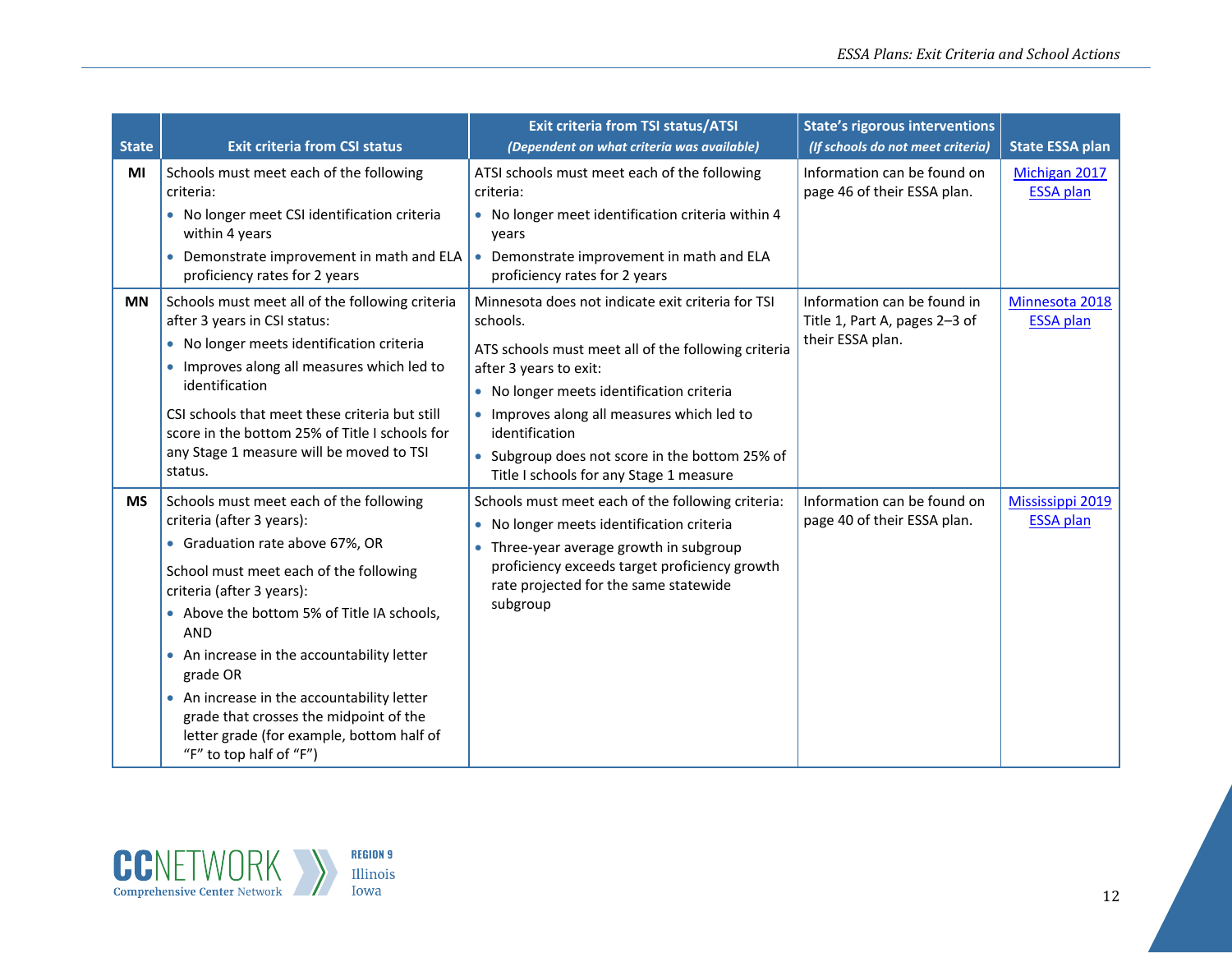| <b>State</b> | <b>Exit criteria from CSI status</b>                                                                                                                                                                                                                                                                                                                                     | <b>Exit criteria from TSI status/ATSI</b><br>(Dependent on what criteria was available)                                                                                                                                                                                                                                                                                                                                                                    | <b>State's rigorous interventions</b><br>(If schools do not meet criteria) | <b>State ESSA plan</b>            |
|--------------|--------------------------------------------------------------------------------------------------------------------------------------------------------------------------------------------------------------------------------------------------------------------------------------------------------------------------------------------------------------------------|------------------------------------------------------------------------------------------------------------------------------------------------------------------------------------------------------------------------------------------------------------------------------------------------------------------------------------------------------------------------------------------------------------------------------------------------------------|----------------------------------------------------------------------------|-----------------------------------|
| <b>MO</b>    | Bottom 5% schools must meet each of the<br>following criteria:<br>• No longer meet identification criteria<br>Improve ELA and math achievement by the<br>average distance between annual interim<br>goals, for 2 of 3 years<br>Exit criteria are not indicated for low<br>graduation rate schools and chronically<br>underperforming subgroup schools.                   | The identified subgroup(s) improve at a rate<br>congruent with the rate for that subgroup<br>outlines in the state's measures of interim<br>progress for at least 2 of the most recent 3 years.<br>• Must improve ELA and math achievement by<br>the average distance between annual interim<br>goals                                                                                                                                                      | Information can be found on<br>pages 32-33 of their ESSA<br>plan.          | Missouri 2019<br><b>ESSA</b> plan |
| <b>MT</b>    | Schools must meet each of the following<br>criteria:<br>• Exit the lowest performing 5% of Title I<br>schools after 3 years OR<br>• No longer meet identification criteria<br>• Meet annual interim goals in ELA and math<br>for 3 consecutive years<br>• Show improvement on all components of a<br>comprehensive needs assessment (after<br>minimum 3 years in status) | Schools must meet all of the following criteria:<br>No longer meet identification criteria<br>$\bullet$<br>• Meet annual interim goals in ELA and math for<br>2 consecutive years                                                                                                                                                                                                                                                                          | Information can be found on<br>pages 31-32 of their ESSA<br>plan.          | Montana 2018<br><b>ESSA plan</b>  |
| <b>NE</b>    | Schools must meet each of the following<br>criteria:<br>• No longer meet identification criteria<br>• Must not fall below the 25th percentile of<br>Title I schools in any indicator in Stage 1<br>Must have shown improvement on all<br>$\bullet$<br>indicators which led to its initial<br>identification                                                              | Nebraska does not appear to specify exit criteria<br>for TSI schools.<br>Schools identified for ATSI can exit this status by<br>successfully implementing its TSI plan such that all<br>identified low-performing subgroups show<br>sufficient growth and no longer meet the criteria<br>for identification for 2 consecutive years. Schools<br>maintaining ATSI identification for 3 years will be<br>classified as a CSI school in the subsequent cycle. | Information can be found on<br>page 137 of their ESSA plan.                | Nebraska 2018<br><b>ESSA</b> plan |

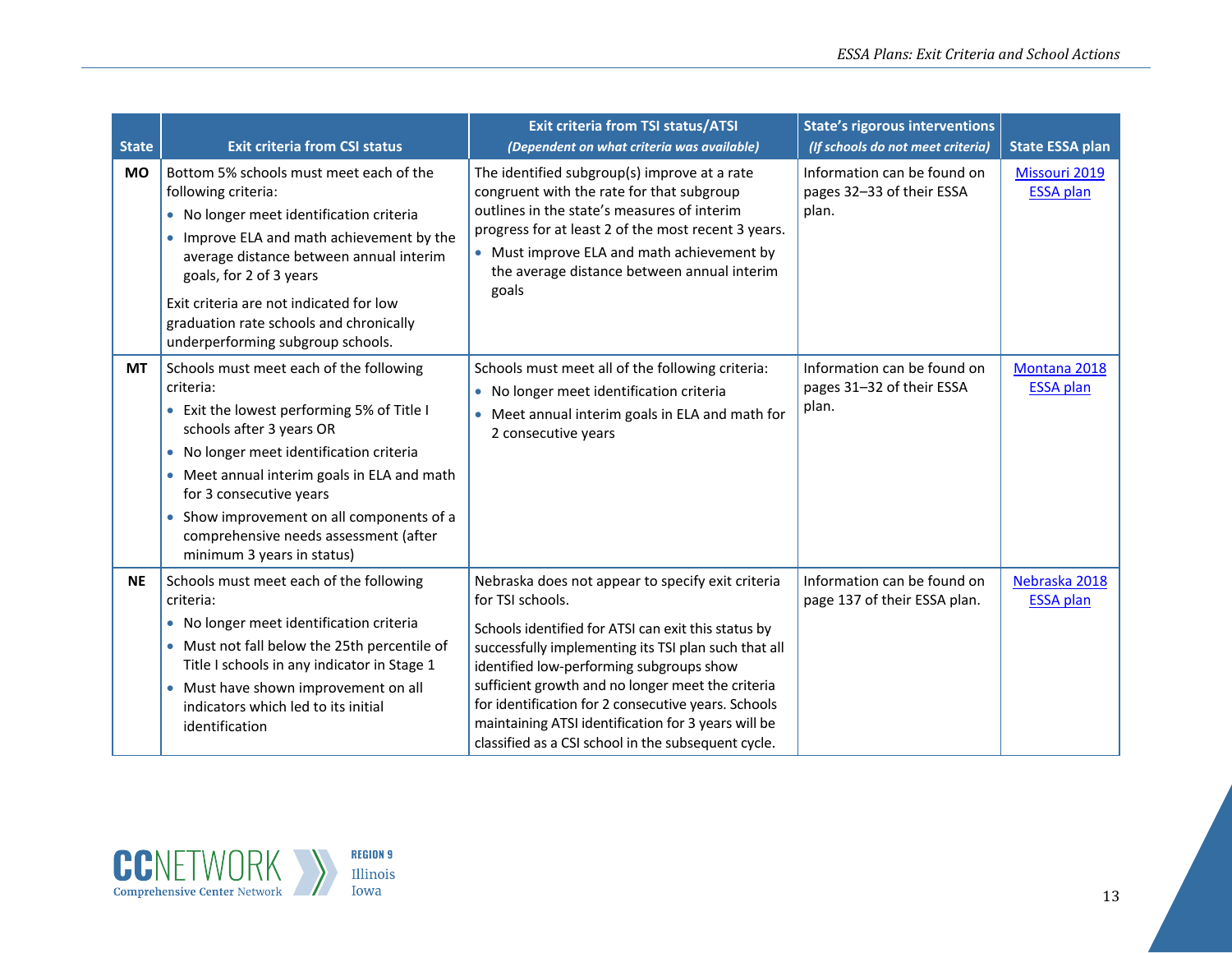| <b>State</b> | <b>Exit criteria from CSI status</b>                                                                                                                                                                                                                                                                                                                                                                                            | <b>Exit criteria from TSI status/ATSI</b><br>(Dependent on what criteria was available)                                                                                                                                                                                           | <b>State's rigorous interventions</b><br>(If schools do not meet criteria) | <b>State ESSA plan</b>                 |
|--------------|---------------------------------------------------------------------------------------------------------------------------------------------------------------------------------------------------------------------------------------------------------------------------------------------------------------------------------------------------------------------------------------------------------------------------------|-----------------------------------------------------------------------------------------------------------------------------------------------------------------------------------------------------------------------------------------------------------------------------------|----------------------------------------------------------------------------|----------------------------------------|
| <b>NV</b>    | Schools may exit after minimum of 3 years by<br>meeting all of the following criteria:<br>• No longer meet identification criteria<br>For CSI category 3 schools, reduce the<br>number of students in low-performing<br>subgroup(s) by at least 10%<br>Increase composite index score from Year 1<br>of identification<br>For low-graduation-rate schools, 4-year<br>graduation rate of at least 67% for 2<br>consecutive years | Schools may exit after minimum of 3 years if they<br>no longer meet the TSI identification criteria for 2<br>consecutive years.                                                                                                                                                   | Information can be found on<br>pages 66-67 of their ESSA<br>plan.          | Nevada 2019<br><b>ESSA plan</b>        |
| <b>NH</b>    | Schools must meet either of the following<br>criteria:<br>No longer meet original identification<br>criteria (i.e., above original cut scores), for 2<br>consecutive years<br>Is not identified under subsequent<br>$\bullet$<br>identification criteria/cut scores (every 3<br>years)                                                                                                                                          | New Hampshire does not describe exit criteria for<br>TSI schools.<br>Exit criteria for ATS schools<br>Identified subgroup(s) must meet each of the<br>following criteria:<br>No longer meet original identification criteria<br>"Demonstrate progress" for 2 consecutive<br>years | Information can be found on<br>pages 53-54 of their ESSA<br>plan.          | <b>New Hampshire</b><br>2019 ESSA plan |

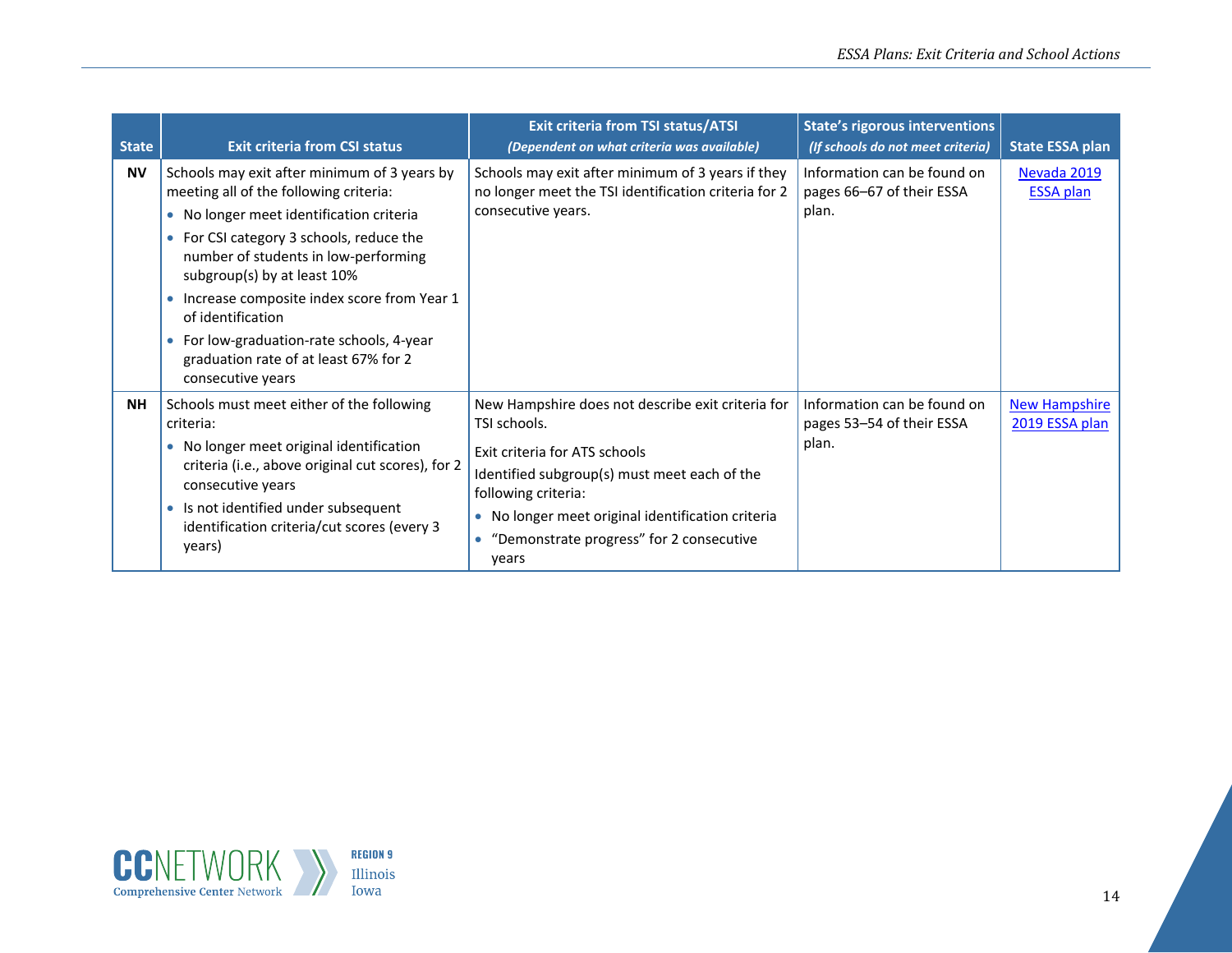| <b>State</b> | <b>Exit criteria from CSI status</b>                                                                                                                                                                                                                                                                                                                                                                                                                                                                                               | <b>Exit criteria from TSI status/ATSI</b><br>(Dependent on what criteria was available)                                                                                                                                                                                                                                                                                                                                           | <b>State's rigorous interventions</b><br>(If schools do not meet criteria) | <b>State ESSA plan</b>              |
|--------------|------------------------------------------------------------------------------------------------------------------------------------------------------------------------------------------------------------------------------------------------------------------------------------------------------------------------------------------------------------------------------------------------------------------------------------------------------------------------------------------------------------------------------------|-----------------------------------------------------------------------------------------------------------------------------------------------------------------------------------------------------------------------------------------------------------------------------------------------------------------------------------------------------------------------------------------------------------------------------------|----------------------------------------------------------------------------|-------------------------------------|
| <b>NJ</b>    | Schools may exit after a minimum of 3 years<br>by meeting all of the following criteria:<br>• No longer in bottom 5% of Title I schools<br>based on composite index score<br>Demonstrates "improved performance on<br>$\bullet$<br>accountability indicators as compared with<br>performance at the time of identification"<br>• 4-year graduation rate greater than 67%, if<br>a high school<br>• Has successfully implemented an approved<br>CSI improvement plan, as confirmed by the<br>state                                  | Schools may exit after a minimum of 3 years by<br>meeting all of the following criteria:<br>• No longer has a subgroup composite index<br>score at or below the threshold for<br>identification of bottom 5% Title I schools<br>Demonstrates that the subgroup for which the<br>school was identified has "improved<br>performance on accountability indicators as<br>compared with performance at the time of<br>identification" | Information can be found on<br>page 87 of their ESSA plan.                 | New Jersey 2017<br><b>ESSA plan</b> |
| <b>NM</b>    | Schools must meet the following criteria after<br>remaining in CSI status for 3 years minimum:<br>• For bottom 5% Title schools, no longer<br>meets identification criterion or earns more<br>than 50 total composite index points (i.e.,<br>"C" summative rating) on most recent<br>summative rating and index score has<br>improved<br>• For low graduation rate schools, no longer<br>meets identification criteria<br>• For CSI category 3 schools, no longer meets<br>identification criteria and index score has<br>improved | Schools may exit after 3 years if each of the<br>following criteria are met:<br>• Subgroup composite index score has improved<br>Subgroup index score is no longer below<br>threshold for identification of bottom 5% of<br>Title I schools based on all students                                                                                                                                                                 | Information can be found on<br>pages 104-105 of their ESSA<br>plan.        | <b>New Mexico</b><br>2019 ESSA plan |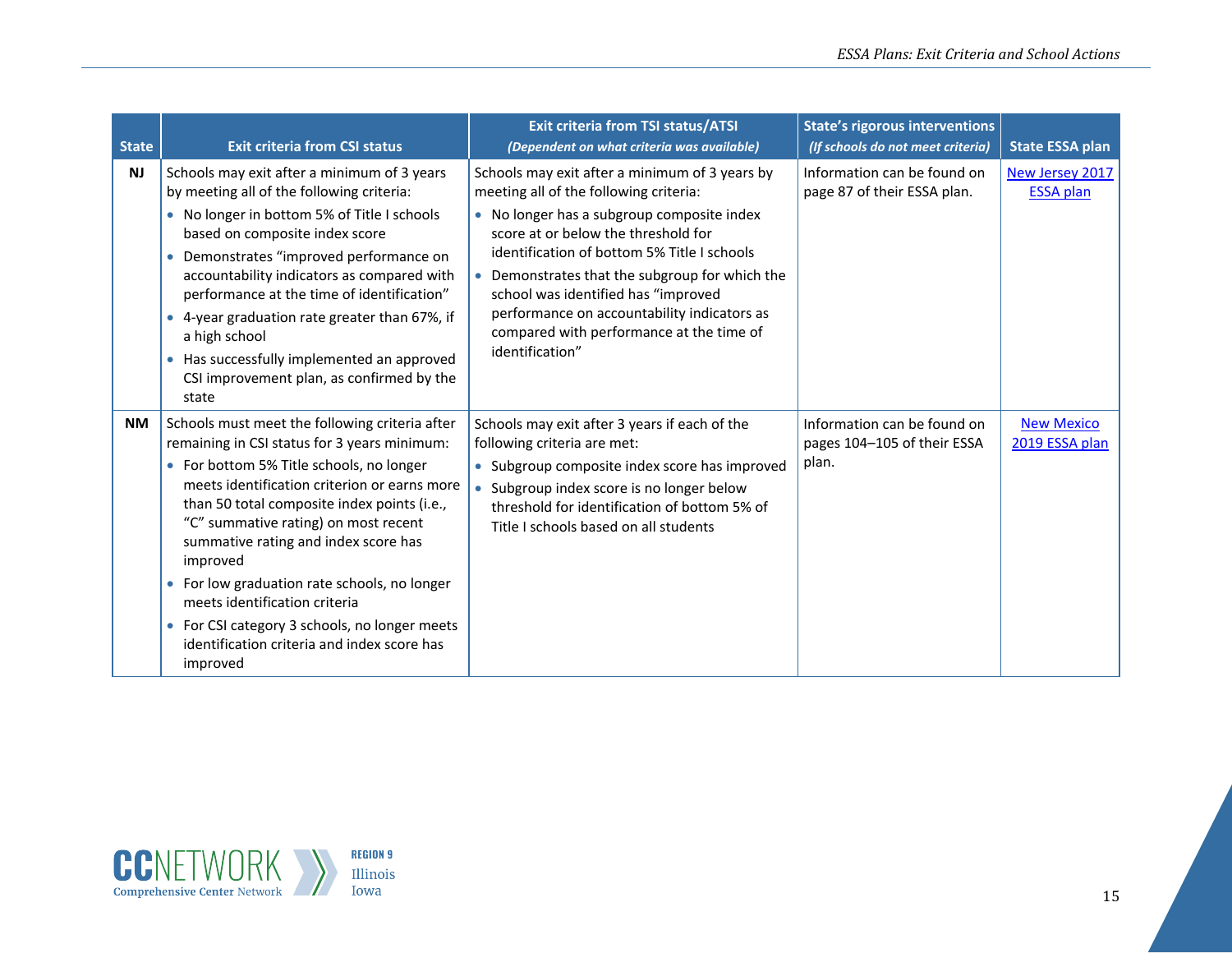| <b>State</b> | <b>Exit criteria from CSI status</b>                                                                                                                                                                                                                                                                                                                                                                                                                                                                                                           | <b>Exit criteria from TSI status/ATSI</b><br>(Dependent on what criteria was available)                                                                                                 | <b>State's rigorous interventions</b><br>(If schools do not meet criteria) | <b>State ESSA plan</b>                  |
|--------------|------------------------------------------------------------------------------------------------------------------------------------------------------------------------------------------------------------------------------------------------------------------------------------------------------------------------------------------------------------------------------------------------------------------------------------------------------------------------------------------------------------------------------------------------|-----------------------------------------------------------------------------------------------------------------------------------------------------------------------------------------|----------------------------------------------------------------------------|-----------------------------------------|
| <b>NY</b>    | Schools must meet the following criteria for 2<br>consecutive years:<br>• No longer meet identification criteria<br>• Composite Index and Growth or Gradation<br>Index be at Level 2 or higher<br>Both the Composite Index and Growth Index<br>and Graduation Rate Index are higher than at<br>the time of identification AND either<br>growth/graduation or achievement is Level 2<br>or higher; AND none of the following is Level<br>1: Progress; English proficiency; Chronic<br>Absenteeism, and College, Career, and Civic<br>Readiness. | Two consecutive years of improvement are<br>required to exit TSI status.                                                                                                                | Information can be found on<br>pages 82-84 of their ESSA<br>plan.          | New York 2020<br><b>ESSA plan</b>       |
| <b>NC</b>    | Schools must meet all of the following criteria<br>(minimum 4 years in status):<br>• No longer meet identification criteria for 2<br>consecutive years (low-performing schools<br>and low-graduation-rate schools)<br>• Meet its interim goals for proficiency for all<br>students (low-performing schools)<br>• Meet the exit criteria for ATS status (CSI<br>category 3 schools)                                                                                                                                                             | Schools must no longer meet identification<br>criteria for 2 consecutive years.                                                                                                         | Information can be found on<br>pages 55-57 of their ESSA<br>plan.          | <b>North Carolina</b><br>2020 ESSA plan |
| <b>ND</b>    | CSI Schools could exit upon achieving:<br>• For all CSI schools, index scores above the<br>threshold for identification of bottom 5%<br>Title I schools, for 3 consecutive years<br>• For low-graduation-rate schools, 6-year<br>graduation rate 67% or higher<br>• For CSI-3 schools, meet ambitious interim<br>goals for 3 consecutive years for proficiency<br>and graduation rate                                                                                                                                                          | Schools must meet one of the following criteria:<br>• No longer meets identification criteria<br>• Meets ambitious interim goals for the<br>identified subgroup for 2 consecutive years | Information can be found on<br>page 92 of their ESSA plan.                 | <b>North Dakota</b><br>2017 ESSA plan   |

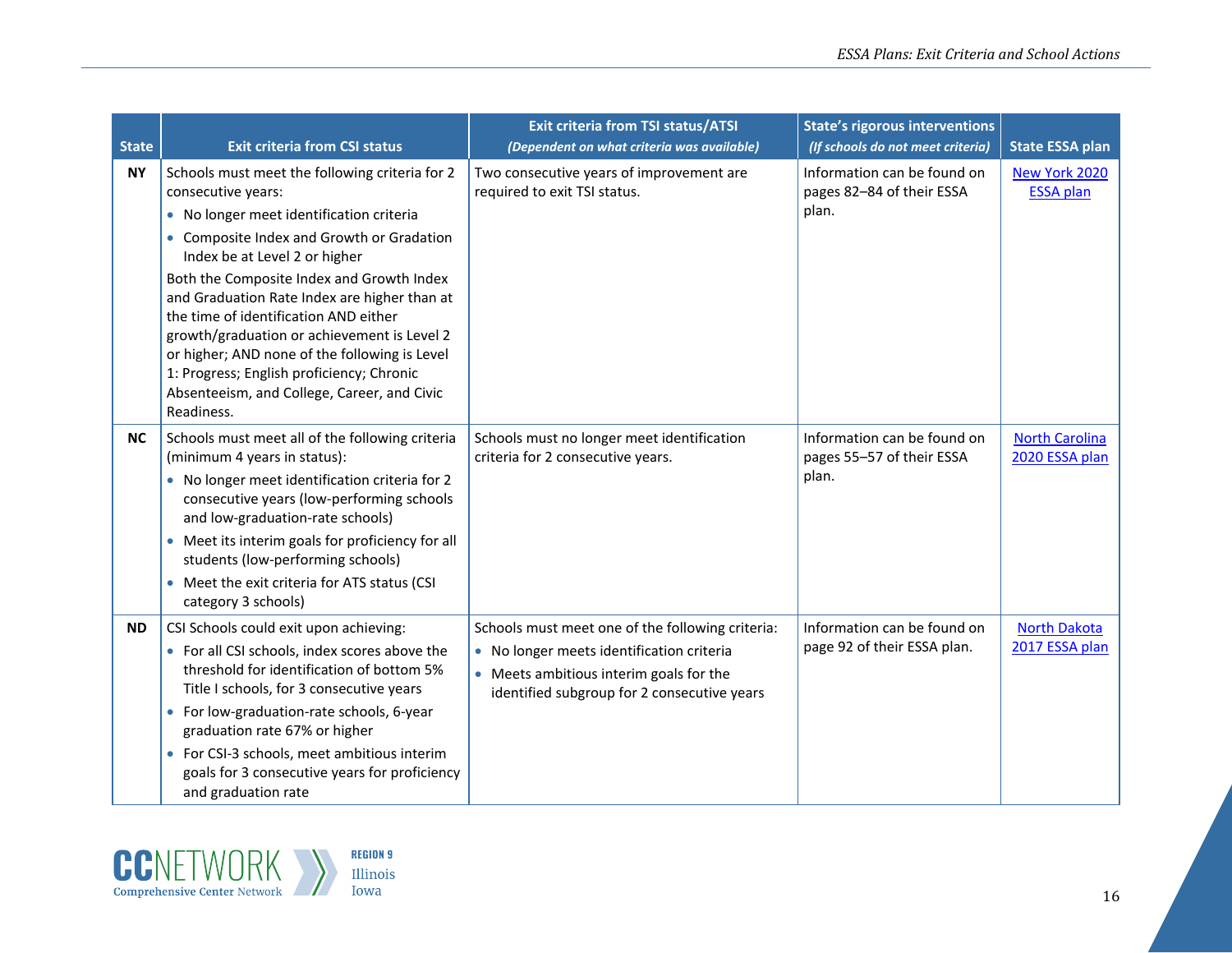| <b>State</b> | <b>Exit criteria from CSI status</b>                                                                                                                                                                                                                                                                                                                                                                                                                                                                            | <b>Exit criteria from TSI status/ATSI</b><br>(Dependent on what criteria was available)                                                                                                                                                                                                                           | <b>State's rigorous interventions</b><br>(If schools do not meet criteria)                                                                                                                                                                                                    | <b>State ESSA plan</b>            |
|--------------|-----------------------------------------------------------------------------------------------------------------------------------------------------------------------------------------------------------------------------------------------------------------------------------------------------------------------------------------------------------------------------------------------------------------------------------------------------------------------------------------------------------------|-------------------------------------------------------------------------------------------------------------------------------------------------------------------------------------------------------------------------------------------------------------------------------------------------------------------|-------------------------------------------------------------------------------------------------------------------------------------------------------------------------------------------------------------------------------------------------------------------------------|-----------------------------------|
| OH           | Schools must meet all of the following criteria<br>within 4 years:<br>• Perform higher than the bottom 5% of Title<br>I schools, as ranked by composite index<br>score, for 2 consecutive years<br>• Achieve a 4-year graduation rate above 67%<br>for 2 consecutive years<br>No subgroups performing at a level similar<br>to the bottom 5% of schools, as ranked by<br>composite index score for that subgroup<br>The plan does not appear to indicate exit<br>criteria for CSI category 3 schools originally | Schools must meet all of the following criteria<br>within 4 years:<br>• "C" or better overall rating and on the Gap<br>Closing measure<br>Meet state-required subgroup performance<br>goals                                                                                                                       | Information can be found on<br>page 50 of their ESSA plan.                                                                                                                                                                                                                    | Ohio 2018 ESSA<br>plan            |
| OK           | identified as TSI category 2 schools.<br>Schools must meet each of the following<br>criteria (minimum 1 year in status):<br>• No longer meet the criteria by which they<br>were identified<br>Improve composite index score above the<br>$\bullet$<br>threshold for the bottom 5% of schools for<br>each year of the school's identification cycle<br>(low-performing schools)                                                                                                                                  | Schools must meet each of the following criteria<br>(minimum 1 year in status):<br>• No longer meet the criteria by which they were<br>identified<br>• Demonstrate "substantial improvement"<br>among identified subgroups                                                                                        | Information can be found on<br>page 102 of their ESSA plan.<br>If a school does not exit<br>designation after 3 years,<br>they will be required to adopt<br>specific, more rigorous<br>interventions selected by the<br>Oklahoma State Department<br>of Education (page 102). | Oklahoma 2017<br><b>ESSA plan</b> |
| <b>OR</b>    | Schools must meet all of the following criteria:<br>• No longer meets identification criteria<br>Establishes improved outcome data<br>compared with identification data<br>Establishes improved systems through the<br>$\bullet$<br>use of evidence-based diagnosis tools (as<br>confirmed by review team and<br>stakeholders)                                                                                                                                                                                  | Schools must meet all of the following criteria:<br>• No longer meets TSI identification criteria<br>Establish improved outcome data as compared<br>to identification data<br>• Establish improved systems through the use of<br>evidence-based diagnosis tools (as confirmed<br>by review team and stakeholders) | Information can be found on<br>page 61 of their ESSA plan.                                                                                                                                                                                                                    | Oregon 2017<br><b>ESSA</b> plan   |

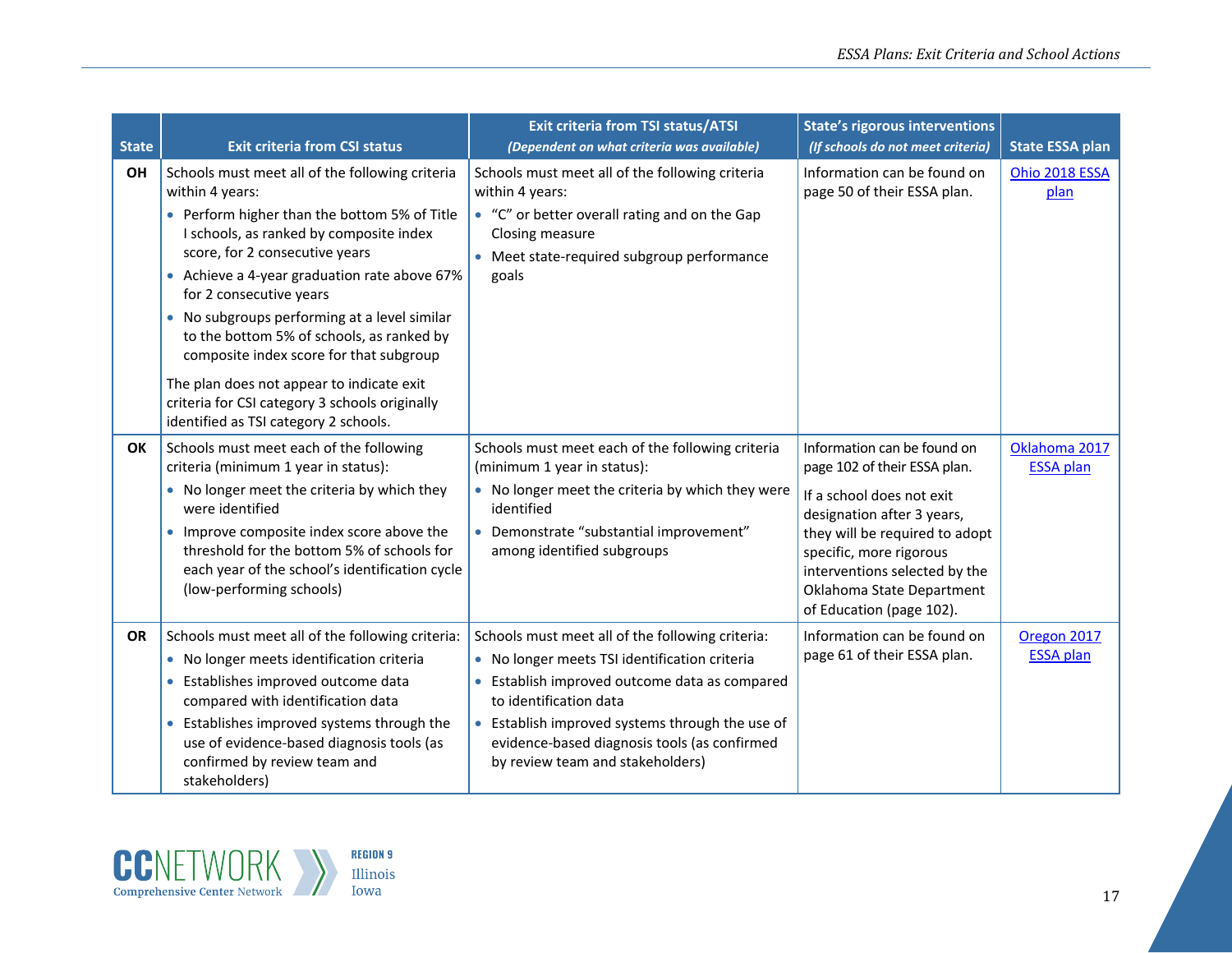| <b>State</b> | <b>Exit criteria from CSI status</b>                                                                                                                                                                                                                                                                                                                                                                                                                                                                                                                                | <b>Exit criteria from TSI status/ATSI</b><br>(Dependent on what criteria was available)                                                                                                                                                                                                                                                                                                                                                                                                                                                                                                                                                                                                                                                                                                                  | <b>State's rigorous interventions</b><br>(If schools do not meet criteria) | <b>State ESSA plan</b>                |
|--------------|---------------------------------------------------------------------------------------------------------------------------------------------------------------------------------------------------------------------------------------------------------------------------------------------------------------------------------------------------------------------------------------------------------------------------------------------------------------------------------------------------------------------------------------------------------------------|----------------------------------------------------------------------------------------------------------------------------------------------------------------------------------------------------------------------------------------------------------------------------------------------------------------------------------------------------------------------------------------------------------------------------------------------------------------------------------------------------------------------------------------------------------------------------------------------------------------------------------------------------------------------------------------------------------------------------------------------------------------------------------------------------------|----------------------------------------------------------------------------|---------------------------------------|
| <b>PA</b>    | Schools must meet all of the following criteria<br>within 4 years:<br>• No longer meet identification criteria and<br>exceeds "the standards from the most<br>recent round of annual meaningful<br>differentiation"<br>• Show "continued progress" toward interim<br>and long-term goals on the academic<br>achievement and graduation rate indicators<br>• Show "continued progress" on the school<br>quality or student success indicator(s) for<br>which the school was identified<br>• Submit updated improvement plan<br>• Participate in technical assistance | TSI designation will occur for a school in which<br>one or more student groups:<br>Exhibits achievement at or below an annually<br>determined level within one standard deviation<br>of the statewide average achievement rate.<br>This annual cut score will be determined in<br>consultation with the state's Technical Advisory<br>Committee.<br>Shows risk for less than expected academic<br>$\bullet$<br>growth as described in CSI designation<br>procedures. Specifically, the lower a school's<br>proficiency rate, the more evidence of<br>academic growth is needed to exempt the<br>school from further evaluation for TSI<br>designation.<br>• Falls below statewide average performance on<br>one or more substantially weighted academic<br>or school quality/student success indicators. | Information can be found on<br>page 65 of their ESSA plan.                 | Pennsylvania<br>2019 ESSA plan        |
| <b>RI</b>    | Schools must meet all of the following criteria:<br>• Not meet any CSI identification criteria from<br>the year they were identified<br>• Not meet any CSI identification criteria for<br>the current year                                                                                                                                                                                                                                                                                                                                                          | Schools must meet all of the following criteria:<br>No longer meet identification criteria<br>$\bullet$<br>• Have an annual "change in performance" for<br>identified subgroup(s) that exceeds the<br>statewide "change in performance" for that<br>subgroup                                                                                                                                                                                                                                                                                                                                                                                                                                                                                                                                             | Information can be found on<br>page 48 of their ESSA plan.                 | <b>Rhode Island</b><br>2019 ESSA plan |

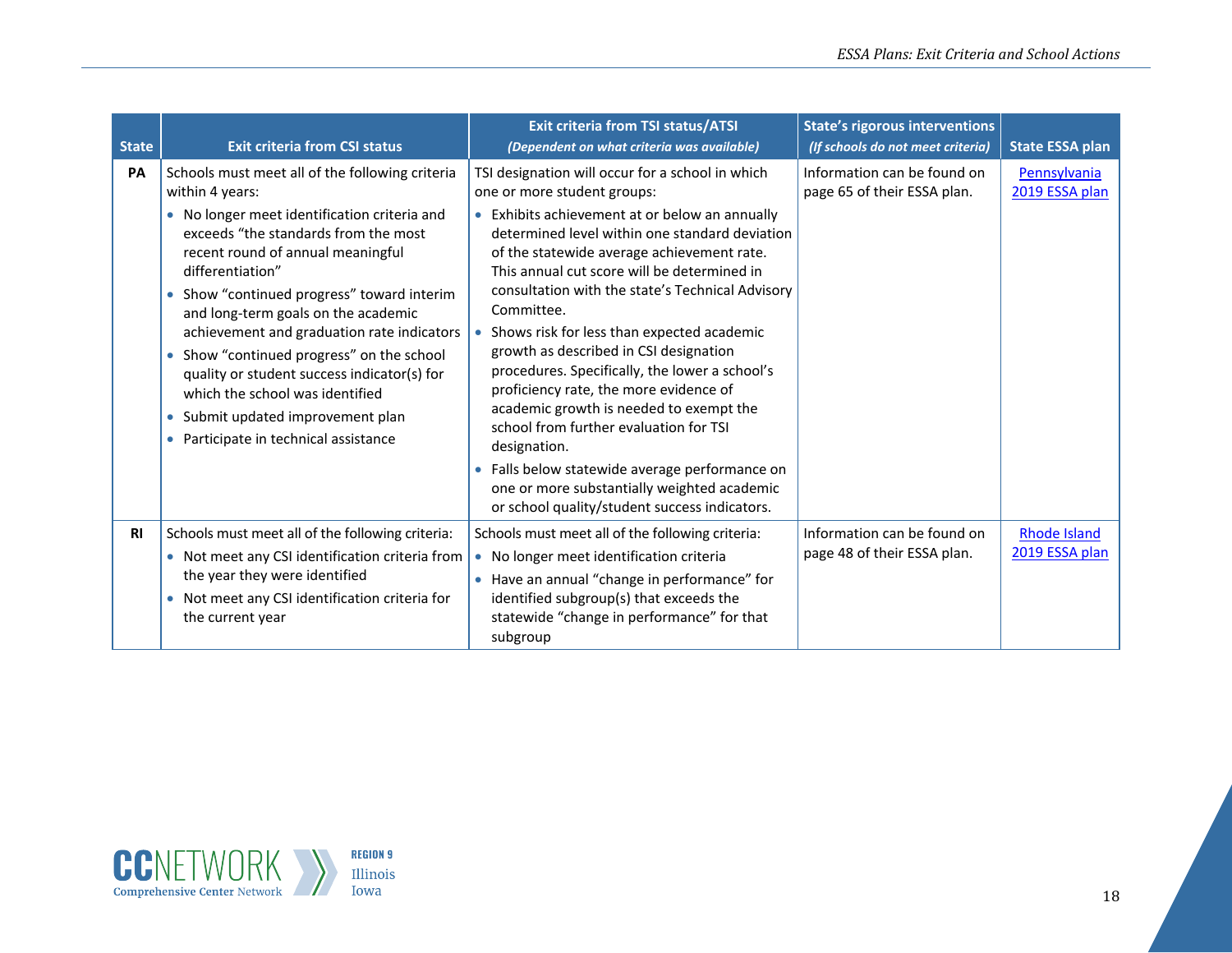| <b>State</b> | <b>Exit criteria from CSI status</b>                                                                                                                                                                                                                                  | <b>Exit criteria from TSI status/ATSI</b><br>(Dependent on what criteria was available) | <b>State's rigorous interventions</b><br>(If schools do not meet criteria) | <b>State ESSA plan</b>                  |
|--------------|-----------------------------------------------------------------------------------------------------------------------------------------------------------------------------------------------------------------------------------------------------------------------|-----------------------------------------------------------------------------------------|----------------------------------------------------------------------------|-----------------------------------------|
| <b>SC</b>    | For elementary and middle schools:<br>• A final summative score above the bottom<br>5% of Title I and non-Title I schools and a<br>growth rating of "Good"; or                                                                                                        | Schools must no longer meet identification<br>criteria, for 2 consecutive years.        | Information can be found on<br>pages 74-75 of their ESSA<br>plan.          | <b>South Carolina</b><br>2020 ESSA plan |
|              | • The identified subgroup(s) performance<br>moves about the performance of ALL<br>students in the highest performing Title I<br>CSI school in achievement, preparing for<br>success, and student engagement and<br>growth rating of "Good"                            |                                                                                         |                                                                            |                                         |
|              | For high schools:<br>• A final summative score above the bottom<br>5% of Title I and non-Title I schools and a<br>3% increase in the school's average number<br>of points earned in the college and career<br>readiness indicator; or                                 |                                                                                         |                                                                            |                                         |
|              | A graduation rate that is 70% higher and a<br>3% increase in the school's average pints<br>earned in the college and career readiness<br>indicator                                                                                                                    |                                                                                         |                                                                            |                                         |
|              | • Identified subgroup(s) performance moves<br>above the performance of ALL students in<br>the highest performance Title I CSI school in<br>all categories and increase by 3% in the<br>schools average points earned in the college<br>and career readiness indicator |                                                                                         |                                                                            |                                         |

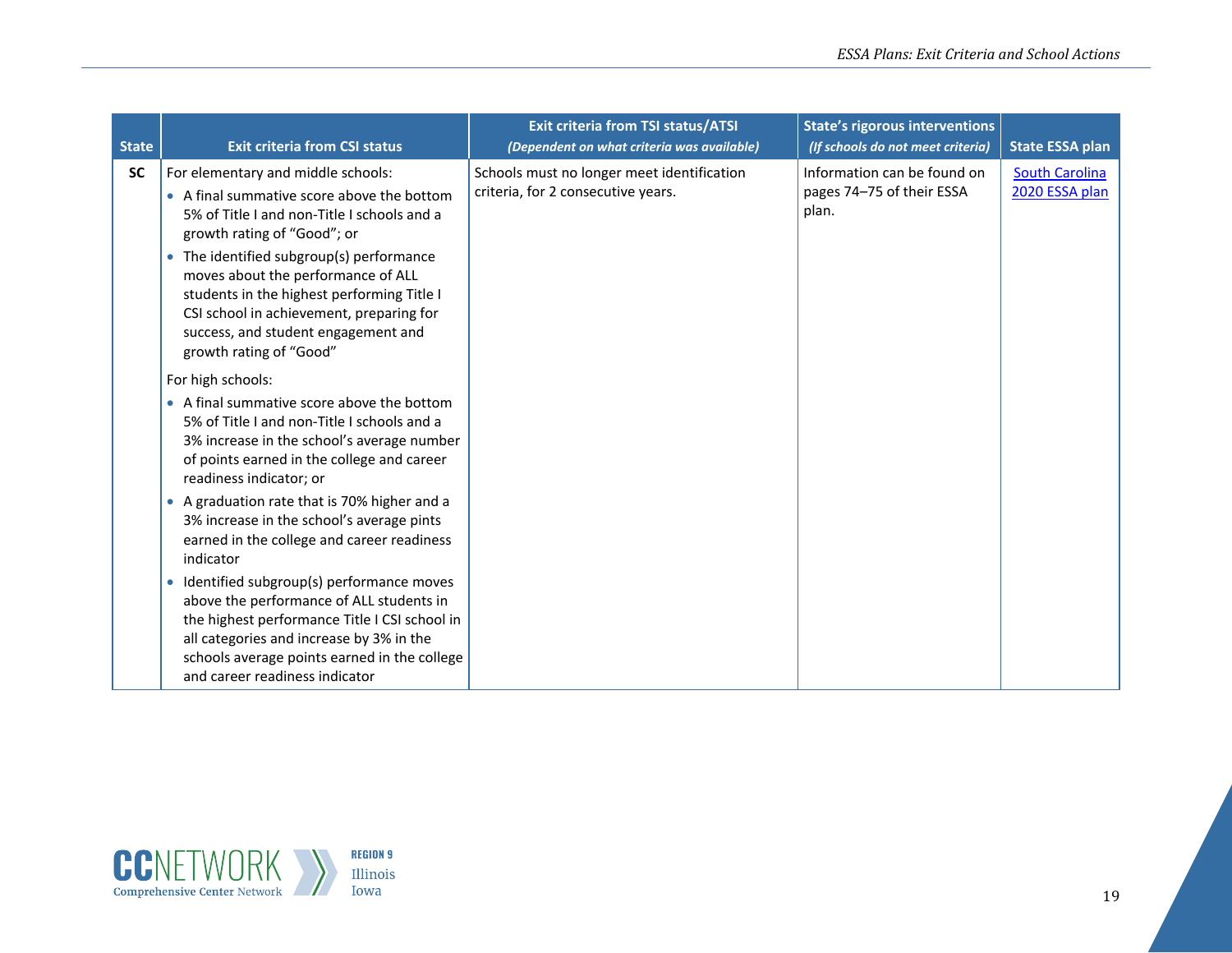| <b>State</b> | <b>Exit criteria from CSI status</b>                                                                                                                                                                                                                                                                                                                                                                                                                                                                                                                                                                                                                                                                                                                                                                                                                        | <b>Exit criteria from TSI status/ATSI</b><br>(Dependent on what criteria was available)                                                                                                                                                              | <b>State's rigorous interventions</b><br>(If schools do not meet criteria)                                                         | <b>State ESSA plan</b>                |
|--------------|-------------------------------------------------------------------------------------------------------------------------------------------------------------------------------------------------------------------------------------------------------------------------------------------------------------------------------------------------------------------------------------------------------------------------------------------------------------------------------------------------------------------------------------------------------------------------------------------------------------------------------------------------------------------------------------------------------------------------------------------------------------------------------------------------------------------------------------------------------------|------------------------------------------------------------------------------------------------------------------------------------------------------------------------------------------------------------------------------------------------------|------------------------------------------------------------------------------------------------------------------------------------|---------------------------------------|
| <b>SD</b>    | Schools must meet all of the following criteria<br>(after minimum 4 years in status):<br>• No longer meet identification criteria<br>• Demonstrate a "positive overall trajectory"<br>on all composite index measures<br>Demonstrate improvement on measures of<br>highest need identified in comprehensive<br>needs assessment                                                                                                                                                                                                                                                                                                                                                                                                                                                                                                                             | Schools must meet all of the following criteria<br>(after minimum 2 years in status):<br>• No longer meet identification criteria<br>• Demonstrate "positive overall trajectory" on all<br>accountability measures for the identified<br>subgroup(s) | Information can be found on<br>pages 42-43 of their ESSA<br>plan.                                                                  | <b>South Dakota</b><br>2019 ESSA plan |
| <b>TN</b>    | CSI schools must meet one of the following<br>criteria:<br>• The school is not identified on the next<br>Priority School list<br>Exceeds 10th percentile composite<br>$\bullet$<br>achievement score, for 2 consecutive years<br>• Exceeds 15th percentile composite<br>achievement score, for 1 year<br>Earns a level 4 or 5 TN Value-Added<br>Assessment System TVASS growth score in<br>all subject/grade content areas for 2<br>consecutive years<br>For low-graduation-rate school, exceeds 67%<br>graduation rate for 2 consecutive years and no<br>longer meets CSI identification criteria.<br>For CSI Category 3 school, meets all interim<br>goals for the underperforming subgroup(s) for<br>2 consecutive years.<br>Required time to exit varies according to<br>scores for composite achievement, TVAAS,<br>graduation rate and other factors. | School no longer meets criteria for TSI<br>identification, within 3 years.                                                                                                                                                                           | Information can be found on<br>page 113 of their ESSA plan.<br>These schools are referred to<br>as Achievement School<br>District. | Tennessee 2018<br><b>ESSA plan</b>    |

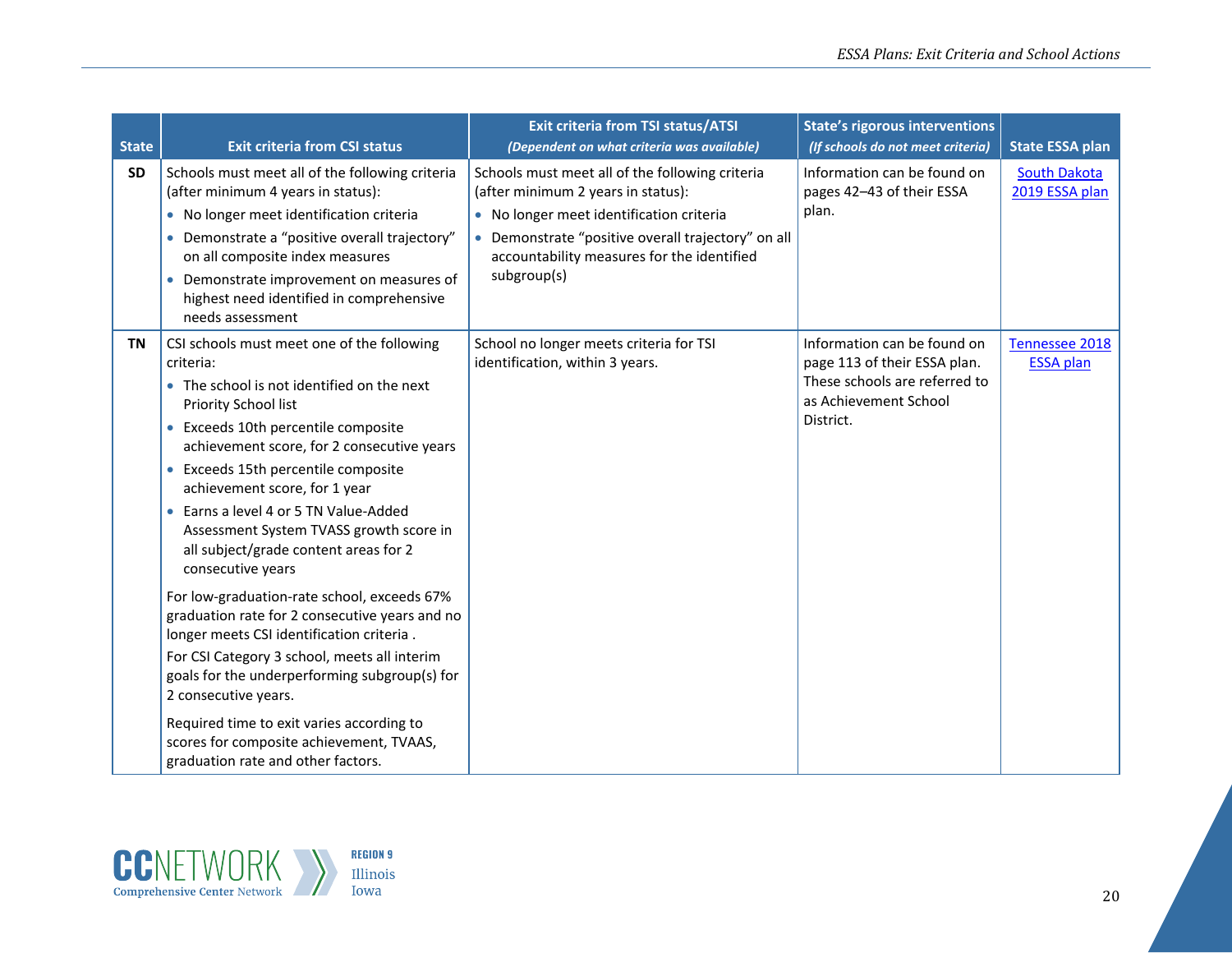| <b>State</b> | <b>Exit criteria from CSI status</b>                                                                                                                                                                                                                                                                        | <b>Exit criteria from TSI status/ATSI</b><br>(Dependent on what criteria was available)                                                                                                            | <b>State's rigorous interventions</b><br>(If schools do not meet criteria)                                                                                                                                                                                                                                                                                                                                                                                                                                                                    | <b>State ESSA plan</b>                      |
|--------------|-------------------------------------------------------------------------------------------------------------------------------------------------------------------------------------------------------------------------------------------------------------------------------------------------------------|----------------------------------------------------------------------------------------------------------------------------------------------------------------------------------------------------|-----------------------------------------------------------------------------------------------------------------------------------------------------------------------------------------------------------------------------------------------------------------------------------------------------------------------------------------------------------------------------------------------------------------------------------------------------------------------------------------------------------------------------------------------|---------------------------------------------|
| <b>TX</b>    | Schools must not rank in the bottom five<br>percent of the Closing the Gaps domain for<br>two consecutive years, and must also improve<br>at least one Closing the Gaps letter grade to an<br>acceptable domain rating.                                                                                     | Exit Criteria for TSI schools was not indicated.<br>ATS: Identified subgroups must fully meet 50% of<br>the annual goals set for each accountability<br>measure, including the ELA and math goals. | Information can be found on<br>page 31 of their ESSA plan.<br>Campuses failing to meet exit<br>criteria after 5 consecutive<br>years may be closed, restarted<br>in partnership with a charter<br>school, converted to a charter<br>school with an independent<br>governing board, new<br>leadership team and<br>redesigned school model,<br>appointed a Conserver to<br>oversee the school or local<br>education agency, or inserted<br>a state-appointed Board of<br>Managers to oversee the<br>entire local education agency<br>(page 31). | <b>Texas 2021</b><br>(Redline) ESSA<br>plan |
| UT           | Schools must:<br>• No longer meet identification criteria for 2<br>consecutive years<br>• Demonstrate that the school performed<br>above the lowest performing 15% of Title I<br>schools<br>• Have a graduation rate above 67% for the<br>second and third year (if identified based on<br>graduation rate) | ATS schools must no longer meet identification<br>criteria for 2 consecutive years and are expected<br>to make necessary improvements to exit within 4<br>years                                    | Information can be found on<br>pages 40-41 of their ESSA<br>plan.                                                                                                                                                                                                                                                                                                                                                                                                                                                                             | Utah 2017 ESSA<br>plan                      |
| VT           | Schools must no longer meet identification<br>criteria and demonstrate significant<br>improvement according to state-determined<br>thresholds.                                                                                                                                                              | Schools must no longer meet identification<br>criteria and demonstrate significant improvement<br>according to state-determined thresholds.                                                        | Information can be found on<br>pages 75-76 of their ESSA<br>plan.                                                                                                                                                                                                                                                                                                                                                                                                                                                                             | Vermont 2018<br><b>ESSA</b> plan            |

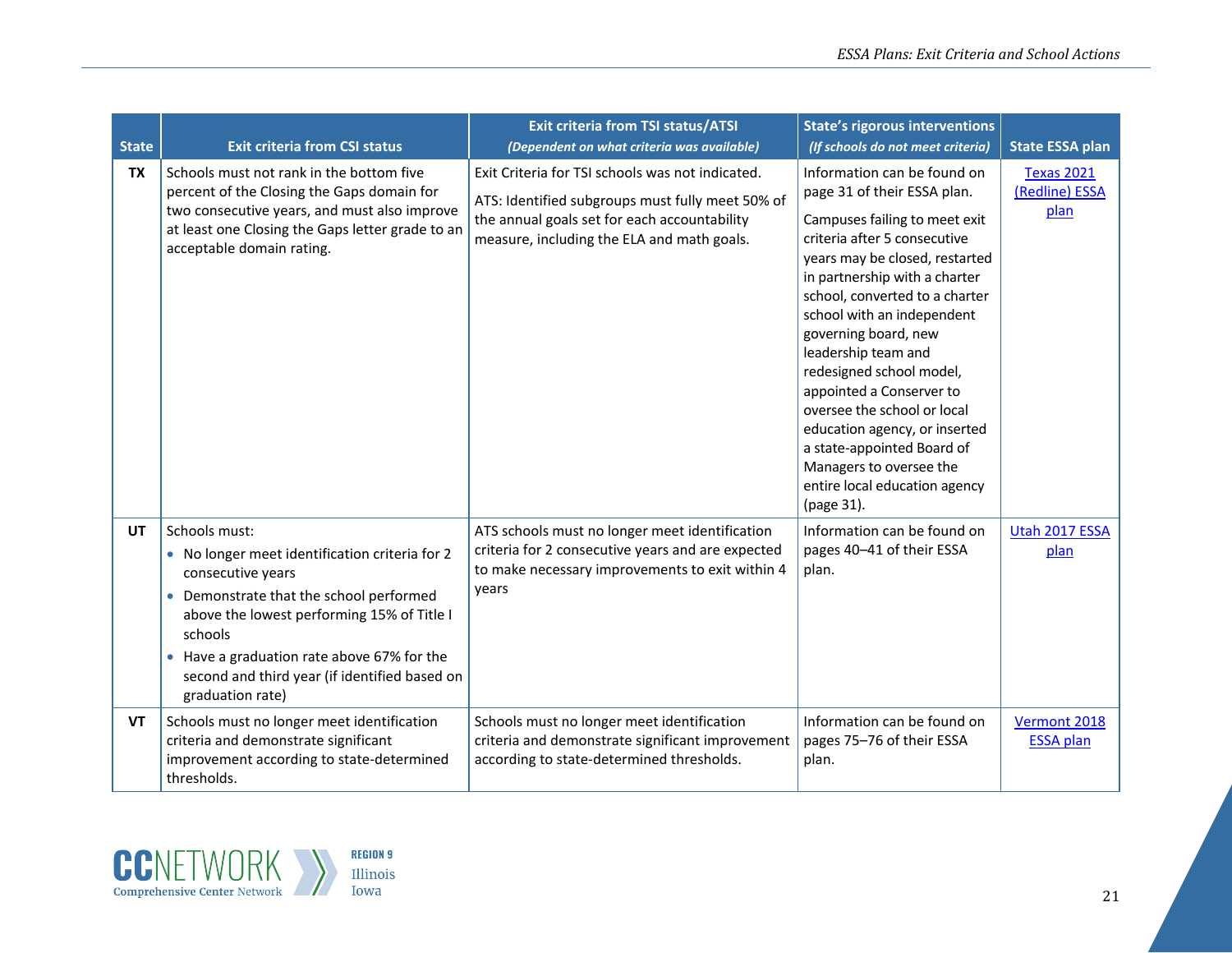| <b>State</b> | <b>Exit criteria from CSI status</b>                                                                                                                                                                                                                                                                                                                                                                                                                                                                                                                                                                                                                                                                                                                                                                        | <b>Exit criteria from TSI status/ATSI</b><br>(Dependent on what criteria was available)                                                                                                                                                                                                                                                                                                                                                                                                                                                                                                                                                                                                      | <b>State's rigorous interventions</b><br>(If schools do not meet criteria) | <b>State ESSA plan</b>            |
|--------------|-------------------------------------------------------------------------------------------------------------------------------------------------------------------------------------------------------------------------------------------------------------------------------------------------------------------------------------------------------------------------------------------------------------------------------------------------------------------------------------------------------------------------------------------------------------------------------------------------------------------------------------------------------------------------------------------------------------------------------------------------------------------------------------------------------------|----------------------------------------------------------------------------------------------------------------------------------------------------------------------------------------------------------------------------------------------------------------------------------------------------------------------------------------------------------------------------------------------------------------------------------------------------------------------------------------------------------------------------------------------------------------------------------------------------------------------------------------------------------------------------------------------|----------------------------------------------------------------------------|-----------------------------------|
| <b>VA</b>    | Schools must meet each of the following<br>criteria (after 2 years for bottom 5% schools or<br>after 1 year for low graduation rate schools):<br>• No longer meet identification criteria<br>Demonstrate improved student<br>$\bullet$<br>performance compared with identification<br>year performance<br>• No longer in the bottom 5%<br>Chronically underperforming subgroup schools<br>must meet exit criteria described for ATS<br>schools (after 1 year).                                                                                                                                                                                                                                                                                                                                              | Virginia does not indicate exit criteria for TSI<br>schools.<br>ATS schools' identified subgroup(s) must meet<br>interim annual goals for 1 year.                                                                                                                                                                                                                                                                                                                                                                                                                                                                                                                                            | Information can be found on<br>pages 28-29 of their ESSA<br>plan.          | Virginia 2020<br><b>ESSA plan</b> |
| <b>WA</b>    | Schools must meet all the following criteria<br>after 3 years (may petition for exit after 2<br>years):<br>• School shall show improvement on the<br>overall multiple measures score.<br>• School shows improvement of at least one<br>consistently underperforming subgroup's<br>multiple measures score.<br>The school is not identified during next<br>$\bullet$<br>round of identification (3 years).<br>The school has a strong plan for<br>sustainability of the progress that it has<br>made, which includes information on<br>measurable goals, aligned strategies,<br>intentional fiscal support, and a well-<br>defined monitoring and evaluation system.<br>The plan must explain how the school will<br>maintain achievement and support across<br>all student groups served within the school. | ATS schools must meet all the following criteria<br>within 3 years:<br>• All consistently underperforming subgroups<br>show improvement on their multiple measures<br>score<br>• There are no subgroups designated as<br>consistently underperforming during the next<br>round of identification.<br>• The school has a strong plan for sustainability<br>of the progress that it has made which includes<br>information on measurable goals, aligned<br>strategies, intentional fiscal support, and a<br>well-defined monitoring/evaluation system.<br>The plan must explain how the school will<br>maintain achievement and support across all<br>student groups served within the school. | Information can be found on<br>pages 51-54 of their ESSA<br>plan.          | Washington<br>2020 ESSA plan      |